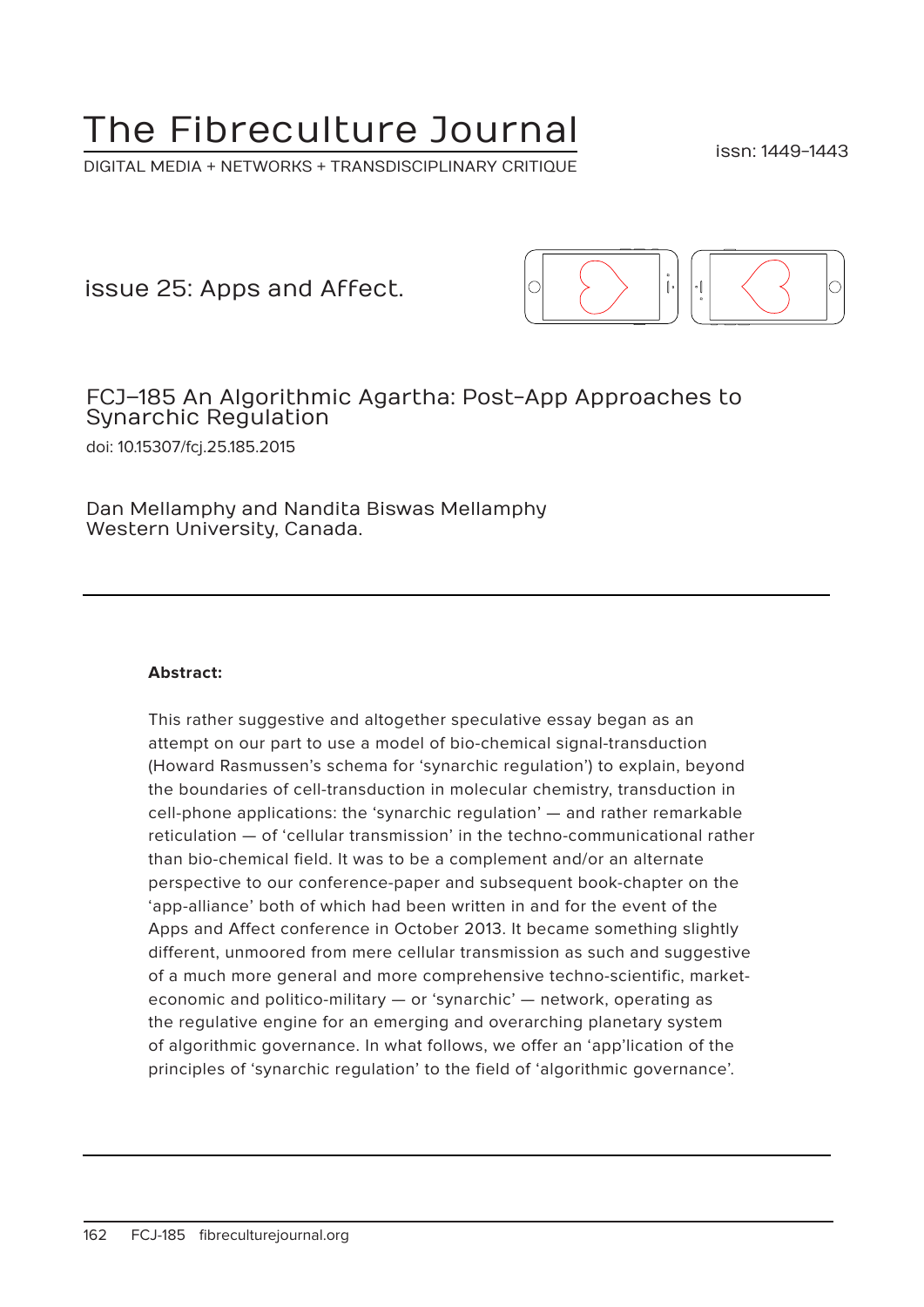Let us begin with indefinition (the indefinite): specifically the question of information  $$ proceeding from there to the myriad methods and mechanisms used to capture and control (or 'net') it.

There is no single, unified mechanism governing the definition and distribution of information today, and this may account for some of the major tensions and tendencies in the so-called 'information era'. The concept of 'information' itself has no single, unified definition, even though there are various theories that have been put forward to conceptualise it — as some 'thing' akin to a commodity-cum-object that can be possessed (indeed purchased), traded and legislated, or alternatively (for example) as a 'process' akin to signal-transmission, feedback- and/or stimulus-response circuits ('information transfer' and 'information flow'). Hence, although information may be a useful and much-used idea, there is as yet no agreement on its basic definition and 'no unified theory appears imminent' (Schement and Curtis, 1995: 2). Similarly, there is no one single, unified, global mechanism for the governing of societies—that is, there is no one law, one political form, one economic system, one unified science: a fact that does not mean, however, that there is an absence of mechanisms for the governing of information-flows (political, economic, scientific) but rather — and this is our point — that there are several such mechanisms in operation. That said, the past decade has witnessed rather remarkable convergences in the globalisation of politico-military surveillance, marketplace economics and ongoing scientific investigation, all of which hinge on the accumulation, processing and management of this ill-defined concept (un concept informe, in the words of the late Georges Bataille viz. formation and information, 1929: 382).

The recent controversies surrounding Facebook's 'Emotional Contagion' study, [1] TrapWire's and Stratfor's (Strategic Forecasting Incorporated's) ongoing CCTV-monitoring equivalent to Philip K. Dick's previous science-fictional 'Pre-crime Unit', [2] Edward Snowden's revelations concerning the extent of the global surveillance security state (and his most recent NBC interview) [3], the July 2014 rush to pass the Data Retention and Investigatory Powers - DRIP - bill without debate in the United Kingdom [4], et cetera, demonstrate with unnerving clarity the convergence of at least three distinct but interrelated forces of info [5]-governance: politico-military (involving regulatory pathways and mechanisms of government and national/state security), market-economic (involving pathways and mechanisms of market investment and exchange), and techno-scientific appropriations and applications of information (involving pathways and mechanisms for intellectual research and development). What we see is that the political governance and regulation of information (q.v.) is always at the same time intricately implicated with economic and scientific forces; political control, in other words, always overlaps with commercial transactions and scientific investigations. Our central contention in this essay is that information  $-$  its very definition[s] and its variable distribution[s]  $-$  tends to be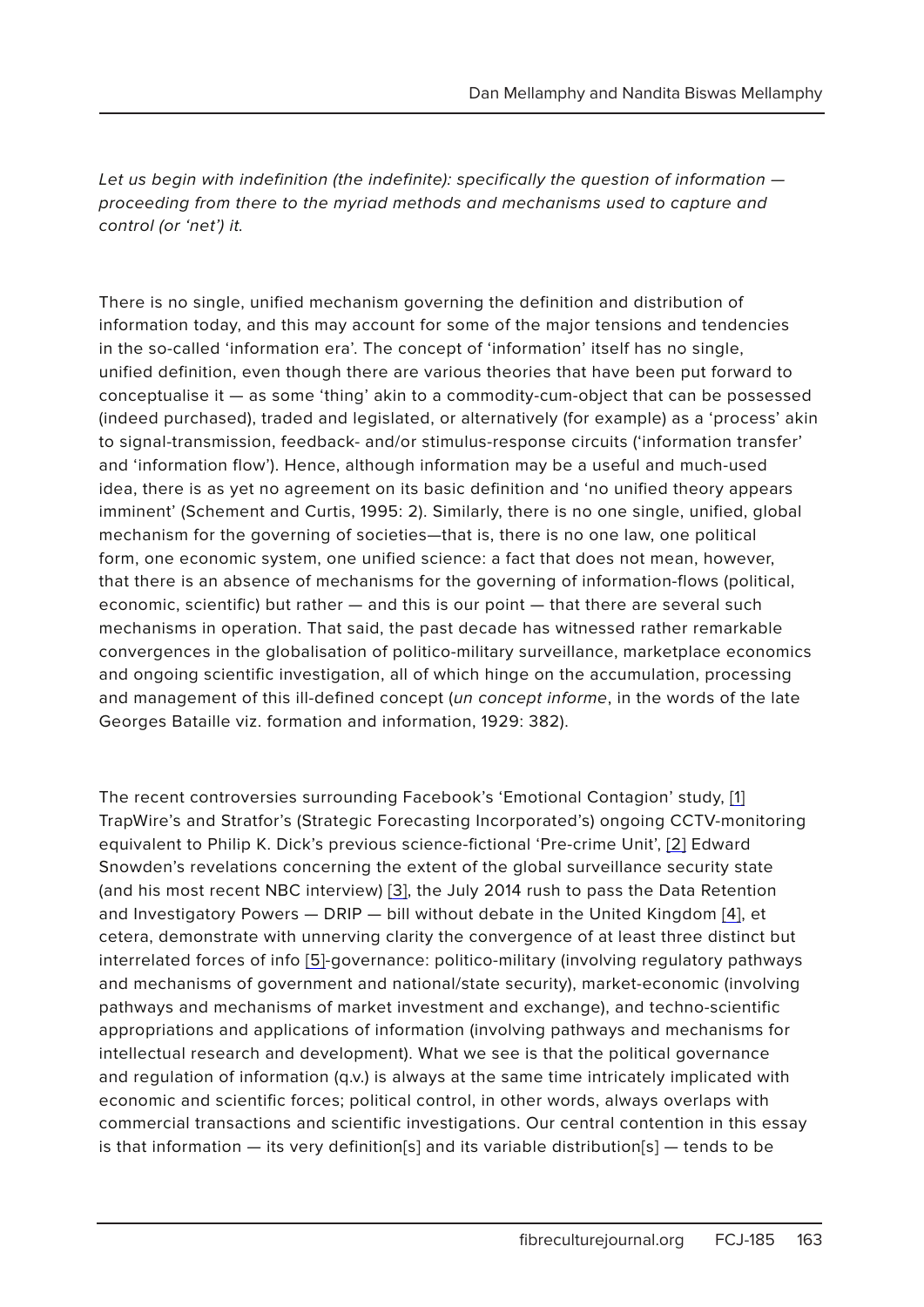regulated synarchically: that is to say, the circulation of information today is appropriated and applied (captured, categorised and conveyed), not to mention produced and propagated, in at least three distinct but interrelated ways, which for present purposes are here outlined in terms of politico-military, market-economic and techno-scientific mechanisms of info-regulation (which implicate and include 'interests', 'agencies', and 'organisations'/'institutions'/'assemblages' of varying sorts). Therefore, governance is never merely or even principally just a political concern that falls exclusively within the purview of political interests and institutions; rather, in the schema we would like to present, governance is always synarchically regulated. Governance in the 'information era' — which is the governance of information: its definition and distributions — should always be conceptualised as simultaneously 'political', 'economic' and 'scientific' (albeit always in differing degrees and in varying concentrations, as will be made clear in what follows).

These 'political', 'economic' and 'scientific' regulators function in many respects like the 'archons' — Greek ρχοντες: 'rulers', 'regulators' or 'governors' — to whom the late Howard Rasmussen (founding director of the Institute of Molecular Medicine & Genetics at the Medical College of Georgia, former chief of Endocrinology & Metabolism at the School of Medicine at Yale University, and erstwhile Chair of the Biochemistry at the University of Pennsylvania) refers in his study of Calcium and cyclic Adenosine Mono-Phosphate — cAMP — as synarchic messengers: 'The term synarchy', Rasmussen explains, 'is based upon the Greek term archon' (ἄρχων: 'ruler', 'regulator' or 'governor'). 'Because of the importance of their role in disseminating information' — οικονομική, πολιτική και πνευματική-ιδεολογικό: economic, political and ideologico-intellectual — archons 'were often employed in pairs to carry the same message or, under other circumstances, only part of the total message' (Rasmussen 1981: 2). In other words, an archon tended to work in conjunction and collusion with other archons (archontes): i.e.in a syn-arch[on]ic manner. 'Because [of this] analogy' — for which 'I am indebted to Victor Bers of the Classics Department at Yale', he admits — 'the term synarchic regulation (syn meaning 'together') is proposed to categorize this system' (1981: 2)

In the present paper we want to suggest that not only is the question of governance entirely a question of information (q.v.), but also that in the new world order, whenever and wherever signals which enter into a given communicational environment stimulate noticeable friction ('and thus facts take place upon which it is impossible to calculate', as Clausewitz — describing such 'friction', 'fog', or operational obscurity — explained in his treatise On War, 1943: 53–4) at odds with either the political, economic or scientific orders, these become subject to simultaneous ordering and organisation by all three control systems, synarchically. Although Rasmussen applies his model of synarchic regulation to a set of sub-cellular processes — namely the complex bio-chemical 'stimulus-response' chains initiated by a cell-system's encounter with specific external signals — he claims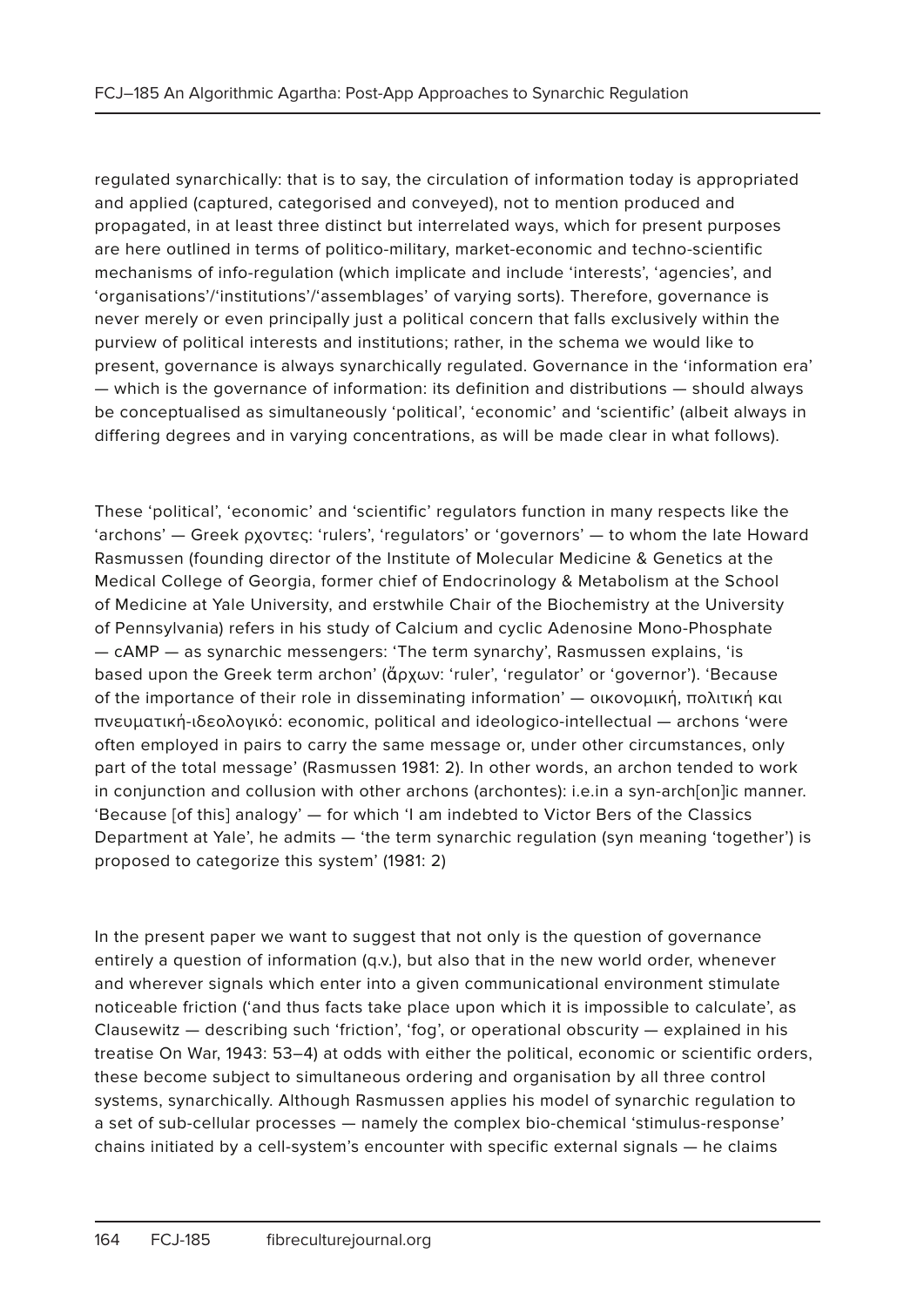in his study that synarchy can, to a certain extent, be considered a 'generic' mechanism or 'universal' schema of information-transfer (1981: 130). Here we would like to take up the Rasmussenian schema as a way of thinking about what happens when externalities — specifically ones that cause a high degree of friction or calculative obfuscation for regulatory institutions and institutional algorithms, i.e. signals which appear to display cascading contingencies — disrupt the otherwise relatively stable (at times and in certain places what would seem to be seamless) self-organisation, self-sustaining, or 'maintenance' of political, economic and scientific regimes/regulations of information (info-reticulation). In any given environment where friction or uncertainty is perceived as a possible threat or disruption with respect to the coordinated flow of political, economic and scientific control, the simultaneous (synarchic) activation of political, economic and scientific information-governance is initiated as and for the sake of the normal (normative) metabolic processes of their respective and joint information system[s]. We use the term 'synarchic regulation' (taken from Rasmussen) in this case to refer to that particular triad of control-mechanisms which work together to informatically manage and govern friction[s] within a given information-environment.

So, how is information synarchically regulated? According to Rasmussen, through a kind of saptapadian, or sevenfold/sevenstep semiconduction: that is, 1. by signal recognition and reception, 2. transduction or translation of the latter, 3. incorporation and material conveyance of this transduction/translation, 4. reticulation and reticulated reception (or if you like, 'digestion') of the received and incorporated material, 5. transformation or modulation of behaviour based on this reticulation, 6. consequent response — actual and/ or virtual, but in any case modified — based on this transformation, and 7. the application of a term —a terminological marker—closing and disclosing this loop qua circuit. [6] These seven particular protocols are the mechanisms of info-metabolism by which externalities perceived as 'anarchic' (i.e. beyond the bounds of archons, regulators) are 'metabolised' as meaningful, manageable messages that can be transduced, transmitted and interchanged between political, economic and scientific domains. Borrowing again from Rasmussen, these protocols are piloted — directed, driven — by one of five functional frameworks qua piloting permutations (that is, they are handled by one of only a handful of handling procedures): depending on the nature of the 'abnormal'/'atypical'/'anarchic' activity, the protocols can be either sequentially steered, hierarchically handled, controlled via coordination, regulated through redundancy, or arranged and articulated altogether antagonistically (1981). When activated in response to a single (singular) externality, 'coordinate control' takes place: political, economic and scientific responses — proceeding according to the aforementioned protocols — participate in a coordinated fashion to regulate information within a given milieu (1981: chapter 5). [7] By contrast, 'hierarchical control' (1981: chapter 6) takes place when different concentrations of the same externality call for the separate activation of political, economic and scientific mechanisms, which interact in a hierarchical manner (one or the other 'taking the lead' as dictated by the situation) to produce complementary and enhanced environmental responses.[8]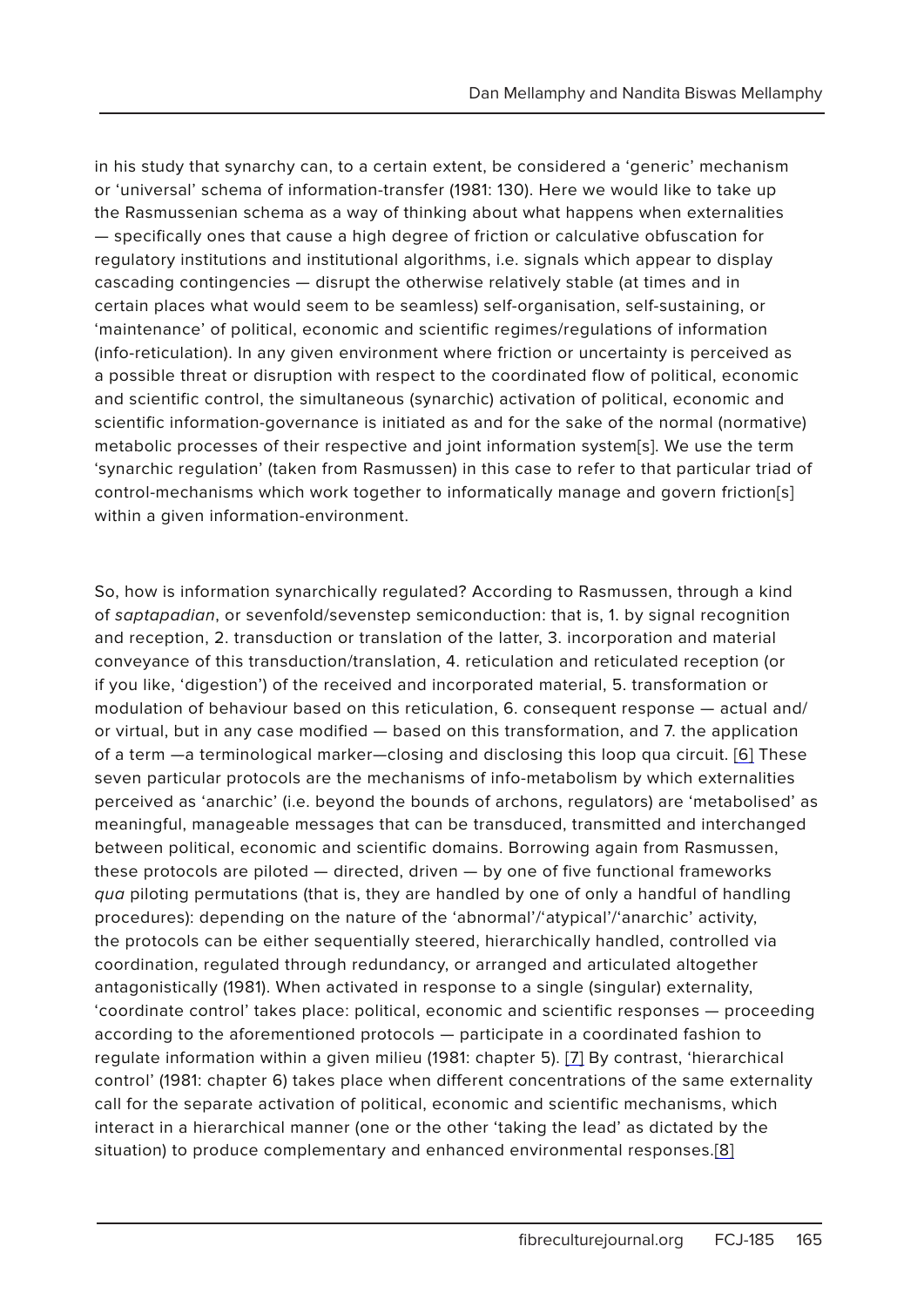'Sequential control' (1981: chapter 9) involves the primary/preliminary activation/ mobilisation of one of the archon-administrations followed by the activation of the other two as a result of an increase in the intensity of the first operation. [9] Finally (finishing the list of the five frameworks or piloting permutations), 'redundant control' (1981: chapter 7) takes place when separate externalities initiate the same response, and 'antagonistic control' (1981: chapter 8) occurs when all three archon-administrations are active — each activated by separate externalities — but the intensity of one of these controls cuts/ counters/hinders (i.e. antagonizes) the effect[s] of the others, that is: when the synarchic institutions and institutional mechanisms turn out to conflict one with the other.

By focusing on the overarching relations in a given control-operation, these Rasmussenian classifications can be of considerable value, drawing attention as they do to the organisational complexity — the complex interaction[s] — of the suggested synarchic control-system and to the remarkably 'networked' nature of its technical missions and various transmissions (its reticular emissions, in sum). The latter leads us by a commodius vicus of recirculation to something which we — the present essay authors — had discussed in a recent review [10] of Bernard Stiegler's three-volume series on Disbelief and Discredit (2011, 2012, 2014) where Stiegler wrote of the 'missionary' work of contemporary technocratic endeavours and reminded us, when we had read those two sections of his study (2011: Sections 1.5 and 1.6), of an even earlier version and vision of synarchic regulation formulated one hundred years before that of Howard Rasmussen by Saint-Yves d'Alveydre in 1882.

In The Decadence of Industrial Democracies, Stiegler highlighted a certain Spiritus Mundie — our words rather than his, N.B. — at work in the present-day digitised world, referring as he does to the case of Craig Mundie (former Chief 'Research & Strategy Officer' and current 'Senior Advisor to the Chief Executive Officer' at the Microsoft Multinational Corporation) who 'has explicitly aimed since 1997 to control digital television'; 'in that year', explained Stiegler, Mundie 'declared that the world contained a billion televisions, enabling just about every consciousness on the planet to be reached' (Stiegler 2011: 21). The presence  $-$  indeed omnipresence  $-$  of a *missionary* (or if you like, *emissionary*) spirit became all the more clear: 'at very nearly the identical moment that Mundie launched his mission' (sic), Irving Kristol declared that its 'missionaries … live in Hollywood' and thus that Mundie's 'mission for a new television system technically based on multimedia technology, to be created by [the] Microsoft [Corporation]' (Stiegler 2011: 21), was indeed, beyond the bounds of an economic strategy (and, being global, a political one), also 'missionary' in the spiritual sense of the word, and in the spiritual sense of a world-encompassing war as well. 'It is very much a matter of missions', explains Stiegler,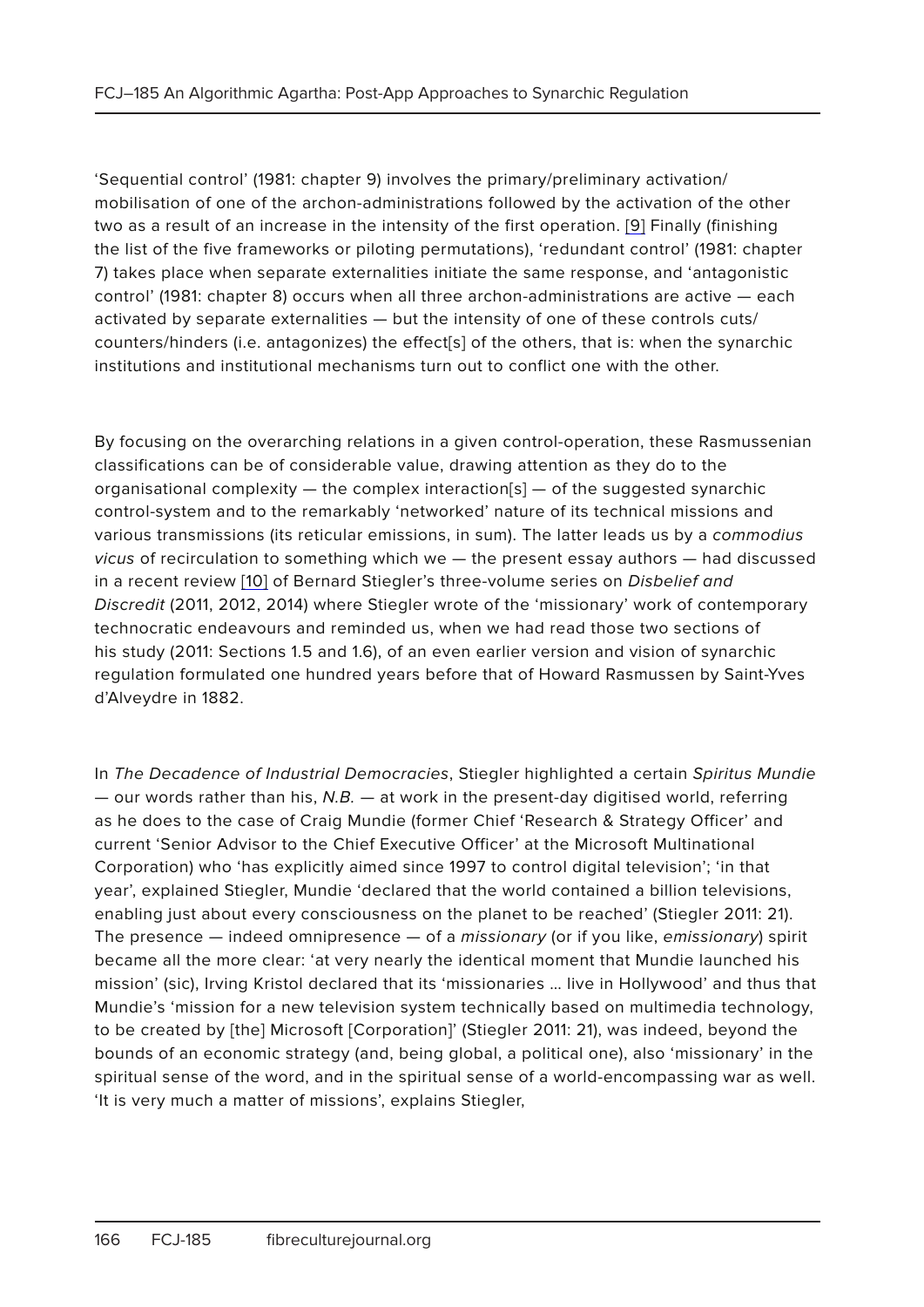… that is, of spiritual war. Even if this crusade has, since the … election of George W. Bush, been transformed into a [quote-unquote] conventional war, … the genuine issue for industrial democracies … is still to construct their own politics and economy of spirit … in accordance with digital technologies and the new industries they make possible, as well as in accordance with unprecedented practices … which must not be confused with anything that marketing or industrial design refers to in terms of uses. (Stiegler 2011: 21)

The correlation of political, economic and spiritual agendas/affairs/activities ('actions'), operating independently but inter-reticulatedly, and the hypothesis (via Stiegler) not only of their crossing or converging — their net or network — but of their likeness to a modern-day 'crusade' (harkening back to the 'spiritual war' of the Medieval Templars, which was at once spiritual, political and formidably fiscal) calls to mind — as we mentioned above — the works of Saint-Yves d'Alveydre, whose vision of 'synarchy' had the very same structure, inclusive of networked 'missions'. Alexandre Saint-Yves, a contemporary of Friedrich Nietzsche, started his career as a naval physician in northwestern France around 1860, fought in the Franco-Prussian War in 1870, worked as a civil servant and independent scholar in years following that, and began publishing his theory of synarchic missions in the early 1880s. Reviving in many respects the syncretic theory of Antoine Fabre-d'Olivet outlined in the generation that immediately preceded him (Fabre-d'Olivet being perhaps best-known through the writings of the later Édouard Schuré, whose 1889 treatise on The Great Initiates: A Study of the Secret History of Religions disseminated the crux of the Fabrean worldview to a wide readership), Saint-Yves examined throughout his life the mytho-historical missions of the great governors and governance-networks from mythic antiquity to his historical time-period, [11] including for instance the mission of Manu in  $La$ mission de l'Inde, the mission of Moses in La mission des juifs, that of Charlemagne in La mission des souverains, as well as the ongoing medieval 'allegorithm[ission]', so-to-speak — to steal a word from Wark (2007: 30–50) and Galloway (2006: 91) — of the Medieval guilds and old Templar networks that, according to him, form the matrix that undergirds (or rather, should undergird) the activity of industrial workers (and the 'integral interrelation' of industrial workers with industrialised — or if you prefer, post-industrial — governance, the latter in the brief/62-page Mission des ouvriers and extensive/542-page Mission des Français). These five treatises form the manuscript — speaking of Manu (manu here in the Latin rather than Sanskrit sense: that is, as the handy manus) — by which and with which Saint-Yves's vision of 'synarchic governance' can be grasped. The missions are, like the five Rasmussenian controls, model-modes for the saptapadian semiconduction of globe-girdling synarchic system: a global governance-system at the heart of which lies a conjunction and collusion of archons (archontes), 'regulators'. [12] In a manner not entirely unlike that of Rasmussen [13] — but macro- rather than micro-scopic, anthropological rather than biochemical — Saint-Yves envisioned these archons as a set of distinct yet inter-communicating systems which he saw as financial-commercial (or what we called 'market-economic', above), political-judicial (or what we called 'politico-military') and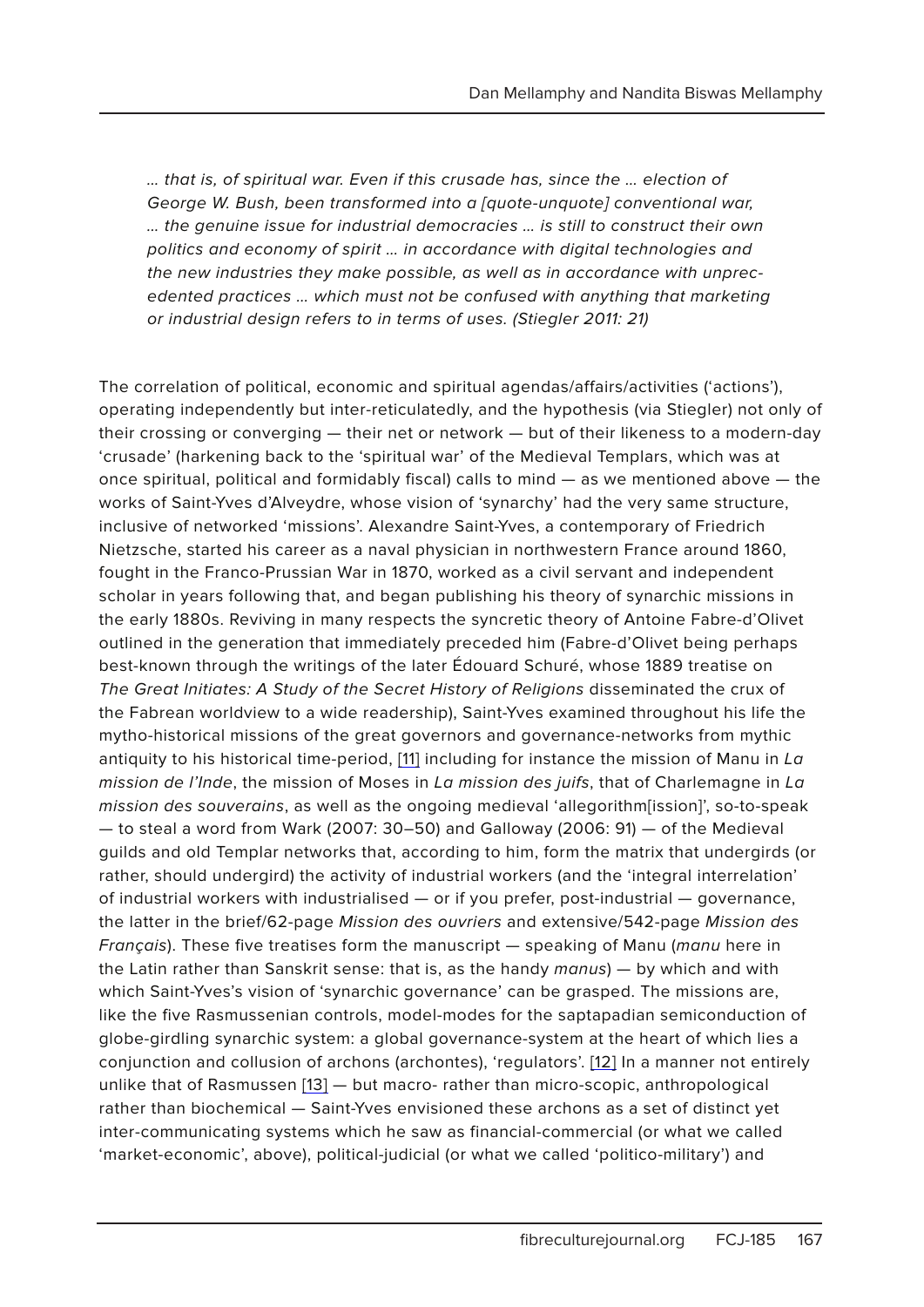spiritual-pedagogical (or what we called 'scientific-intellectual') archon-administrations, each possessing its own governor-administrators whose power is invested in regulating messages that come in — or are intercepted—from other spheres of influence. But unlike Rasmussen's five-pronged model of synarchic regulation, the archons of Saint-Yves's synarchy are ordered in straightforwardly hierarchical fashion (i.e. according to the Rasmussenian schema above, they are exclusively characterised by 'hierarchical control'), privileging the spiritual-pedagogical archon over and above the political and the economic.

Today one would have to admit that synarchic regulation extends far beyond the straightforwardly hierarchical version and vision outlined in the work of Saint-Yves, and — following the more contemporary Rasmussenian model — that it would have at least a handful (at least a five-fingered digital deck) of piloting permutations for the political, economic and scientific regulation of information. In our algorithmically-driven information era, which appears as an algorithmic 'Agartha' (the name of St. Yves's synarchic utopia which was hidden under the earth [14]), political, economic and scientific 'control becomes a matter not just of the management of bodies and their wants' 'but a more subtle business of extracting' and directing informational entanglements within any environment. [15] Synarchically regulated society, driven by digital techno-mediation and the rising demand for developing and monetising interactive virtual realities, opens whole new vistas for the kinds of power that can co-opt and commercialise not only a human's bodily labourpower through the (inter)disciplinary control of its work, but also control — again recalling Rasmussen's synarchic schema — the neuro-chemical and neuro-architectonic levels of information-transmission that Lazzarato (2006: 171–91) and Stiegler (2011b: 52–61) and Scott Bakker in his novel Neuropath and his Three Pound Brain blog [16] would call a neuro-'nöopolitics'. The synarchic steersmen and 'elites' envisioned in Saint-Yves's synarchic model of Agartha [17] (the subject of much controversy amongst his most critical readers and fuel or fodder for a host of para-academic conspiratists) in this [more current] case are entirely electronic — the electronic elite being one of the signs of an already-arrived post-humanism in which 'human being' itself becomes syn-tactically and syn-technically constituted by synarchically-regulated missions, emissions, transmissions, transductions. As Alexander Galloway and Eugene Thacker have reminded us, today's exploitation occurs 'informatically as well as corporally… The biomass, not social relations, is today's site of exploitation' (2007: 135) . Thus, as Stiegler himself warns (2011, 2012, 2014), 'individuation' along with the possibility of the 'privacy' and 'free time' (otium) essential for such individuation, is and are rapidly becoming extinct, having become 'short-circuited' and rerouted (i.e., captured, categorised and conveyed) by the 'programming industries' of current hyper-industrial capitalism in and through real-time [hyper]synchronisation, as well as the synched mass-production qua mass-management of human behaviour (Stiegler 2011: 23).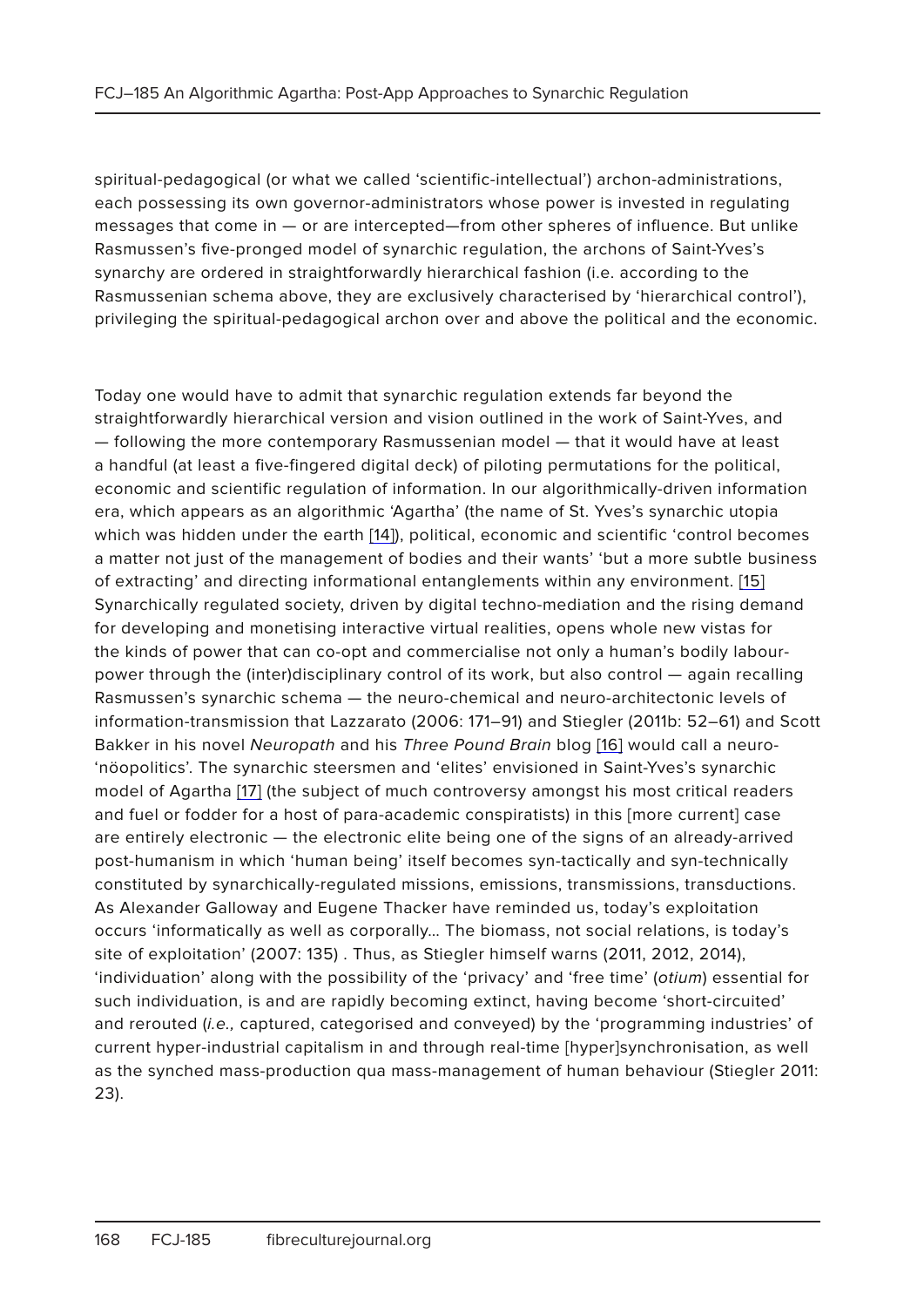No one domain, one institution, or one set of elites are holding the reins over the regulation of information — its technical designs and technological applications (this latter being the current and currency that animates the inter-communicational controlmechanisms of governance in the 21st century) . Within the context and current logic of 'open data', 'regulation' is not to be considered rigid and deterministic but instead something flexible and open to variation. Rather than being rule-focused, today's regulatory processes are said to be outcomes-based: 'Regulations, which specify how to execute those laws in much more detail, should be regarded in much the same way that programmers regard their code and algorithms — that is, as a constantly updated toolset to achieve the outcomes specified in the laws' (O'Reilly 2013). This kind of algorithmic regulation is more than merely a metaphor; it is the mutable operational logic of a synarchically-regulated planet-wide informational governance-system. And while individuals, elites, interest-groups and governmental-organs — all the normal and normative 'agents' or 'actors' commonly considered by political and social scientists — are still conduits for synarchic regulation, the so-called 'transformative potential' of today's informational paradigms lies almost exclusively within the processing power of algorithmic (and not necessarily human) intelligence:

No human being can write fast enough, or long enough, or small enough … ('smaller and smaller without limit … you'd be trying to write on molecules, on atoms, on electrons') … to list all members of an innumerably infinite set by writing-out their names, one after another, in some notation. But humans can do something equally useful in the case of certain enumerably infinite sets: they can give explicit instructions for determining the nth member of the set, for arbitrary finite n. Such instructions are to be given quite explicitly, in a form in which they could be followed by a computing machine, or by a human who is capable of carrying out only very elementary operations on symbols. (Boolos and Richard 1974: 19)

In the era of algorithmic governance — when the capture, co-ordination and capitalisation of data has been adopted wholesale by neo-liberals in the name of consumer convenience and increased governmental/educational/medical efficiency on the one hand, as well as by neo-conservatives in the name of a preservation of security and moral values on the other — we are managed, more and more, by automated info-systems (systems of scientific, governmental, and commercial information-transfer) that 'steer us' synarchically — that is, 'govern us' by regulating the flows of [our] data, and information more generally, in three interrelated domains: politico-military, market-economic and techno-scientific. From the increased governmental surveillance of socio-commercially produced data (typically in the name of national security, defense against terrorism and public health) to the increased interest in the 'smartification' of every environmental object (e.g. ambient computing, self-driving cars and 'the internet of things'), the control and regulation — read: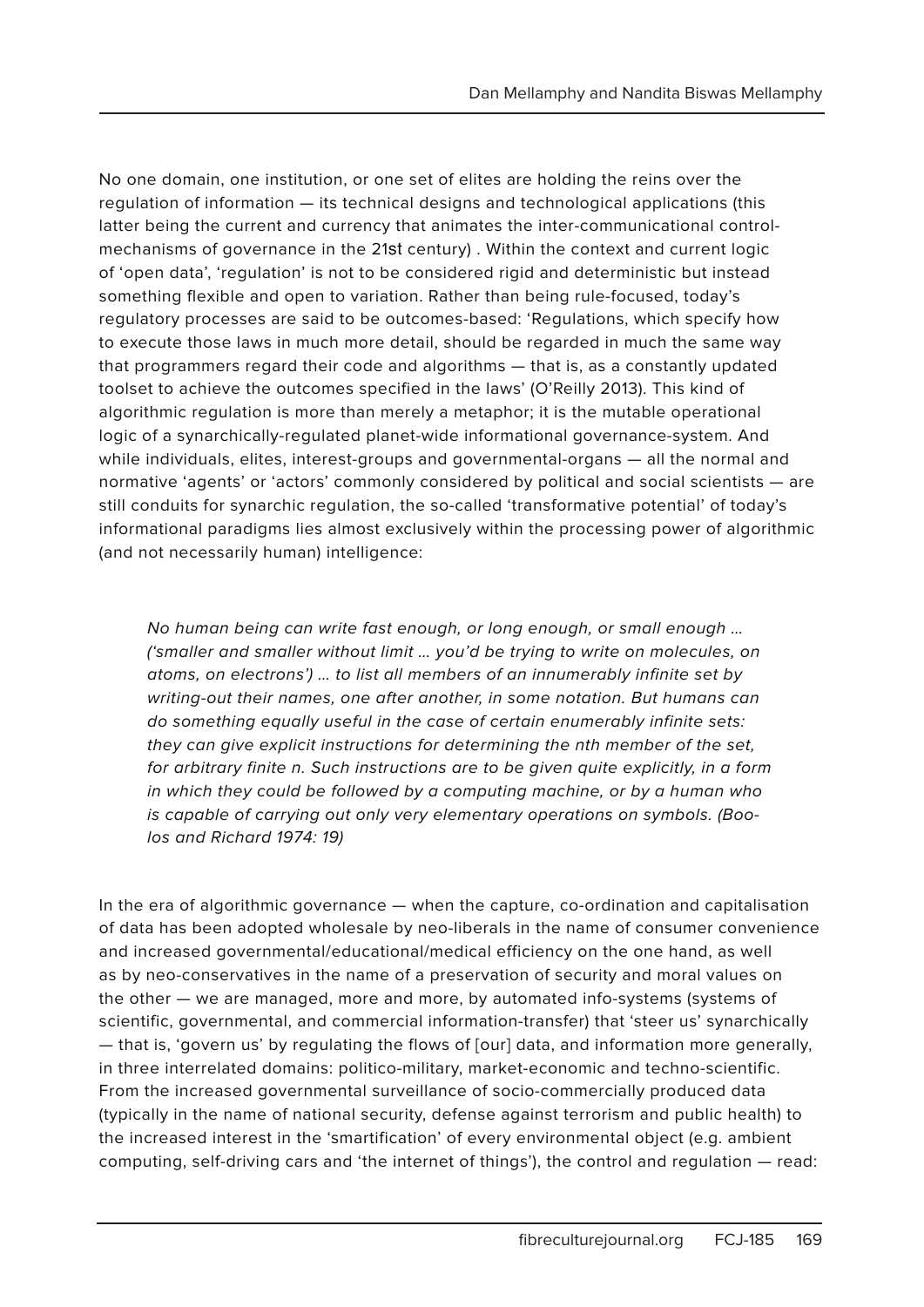standardisation — of behaviour is being conducted by automated informatic processes that produce so-called 'desired outcomes' based on real-time, modulated feedback. 'It is axiomatic that any activity performed by many persons on a regular or continuous basis will be monitored by the managers of our socio-economic system', wrote Robert MacBride (former corporate communications specialist in the American aerospace and weaponssystems industries) back in 1967; … the activity need not have any other significance than this' — and:

… if enough people are doing it, it will become either a source of profit to some group or a problem to another … Put another way, activity produces information, and information produces a computer system. But the computer system itself, as it records, processes, and stores all this source data, becomes a source of information. In many respects, it is a far richer source than the activity itself, since the data are already in machine-readable form. (MacBride, 1967: 82)

The digitisation and automatisation of data-processing systems 'that record, store, classify, calculate, compare and print at lightning speed' (MacBride, 1967: 80) in accordance with specific algorithmic rules does not merely make the management and the present costs of doing 'business' cheaper or easier (although this is definitely the way that the digitisation of information is being politically and commercially sold to us): it also regulates future actions by making projections and prescriptions about the specific courses of future activity — e.g. what in the banking sector is referred to as 'forecasting' about an investment's future 'outlook' — in scientific, politico-military and economic affairs. Algorithmic governance 'synarchically regulates' by creating both the 'informational problems' and the latter's 'computational solutions' within a given environmental system; thus, in the words of Robert MacBride once again, 'it is also axiomatic that if an activity is of sufficient interest to warrant the use of primary computer systems, it will become at least equally profitable to develop a second-level system capacity' (MacBride, 1967: 82–83). 'This is exactly what has happened to all third-generation computer systems (those that process data in real-time)', he notes; 'Now each purely operational system can summarize and analyze the mass of operational data that it processes; this capability was added to the primary systems in many of the earlier systems, but as its value comes to be appreciated, a second-level capability tends to be built-in from the beginning' (MacBride, 1967: 82–3). This 'built-in' function of nested informational capabilities is virtually limitless insofar as it effectively and indefinitely creates the technical conditions for its further expansion and development.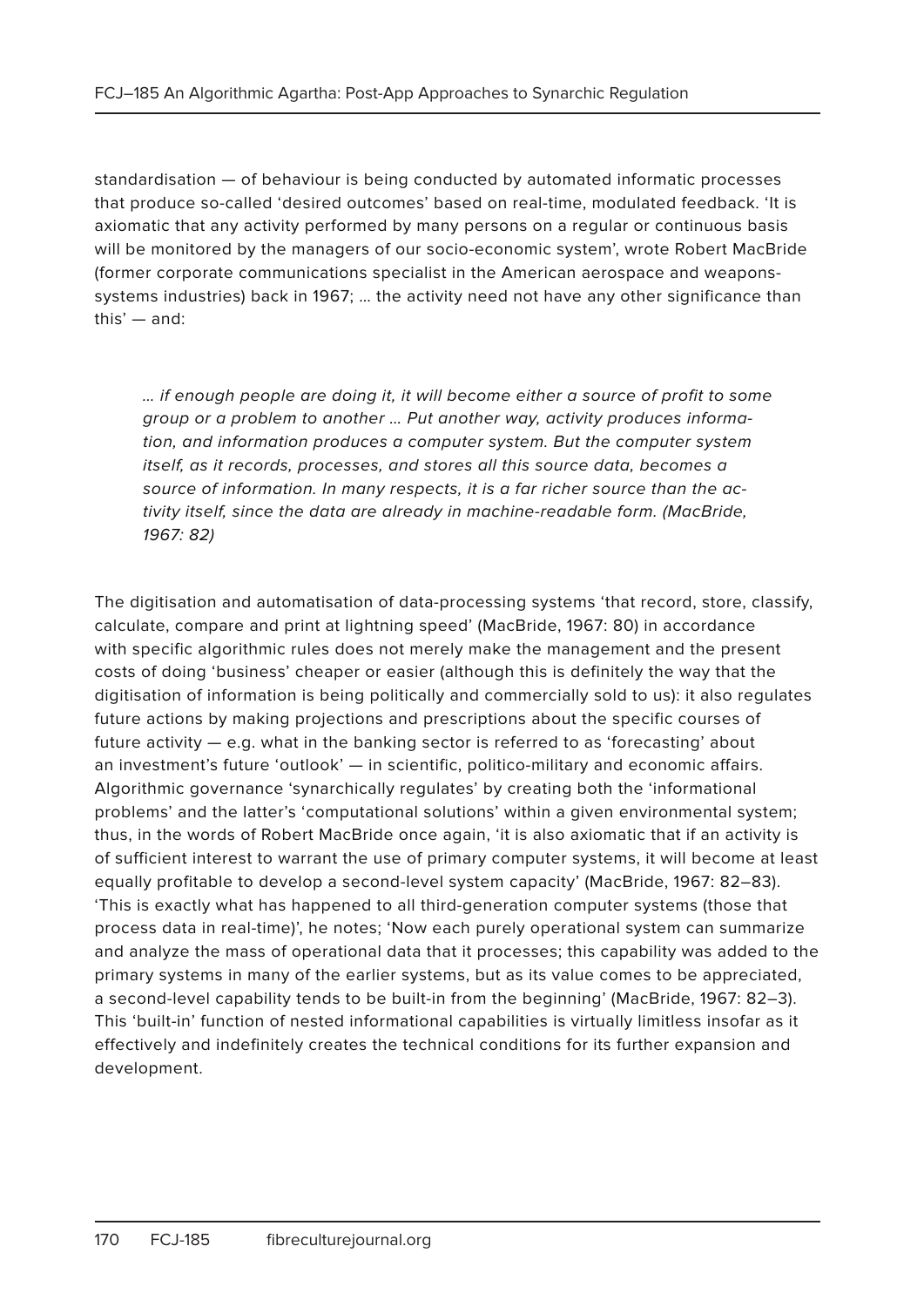As long as the major costs of gathering and processing information are covered by the system's primary level output, by-product data can be had at virtually no extra cost. As it stands, this is interesting but hardly of epochal significance. However it becomes so when you consider that the amount of by-product information can be obtained in this way is virtually unlimited. The appreciation of this is what the computer revolution is all about. (MacBride, 1967: 79–80)

The Automated State: Computer Systems as a New Force in Society (1967) declared with remarkable prescience that one of the basic principles of computer systems — 'one that has great bearing on how they develop and expand in new areas' — is 'the uses of information about information' (his emphasis) as opposed to 'information about things (or persons or events)' (79). Against the prevalent view that widespread computerised automation would remain useful and innocuous tools under the control of traditional historical institutions and values, its author, the aforementioned MacBride, suggests instead that computational data-processing, in addition to solving problems and processing routine data, would become the core driver steering the development of future social, economic and scientific knowledge: namely, a vast and complex computational communications network that directs and controls message-traffic throughout the network, thus forming automated pathways and protocols that more automatically regulate power. Echoing avant-la-lettre the point made by Gilles Deleuze in his 'Postscript to Societies of Control' (1992) that the disciplinary societies of enclosure described by Michel Foucault — in which individuals never ceased to pass through enclosed and institutionally molded environments—have today given way, more and more, to digitally reticulated and informatically modulated environments:

The different internments of spaces of enclosure through which the individual passes are independent variables: each time one is supposed to start from zero, and although a common language for all these places exists, it is analogical. One the other hand, the different control mechanisms are inseparable variations, forming a system of variable geometry the language of which is numerical (which doesn't necessarily mean binary). Enclosures are molds, distinct castings, but controls are a modulation, like a self-deforming cast that will continuously change from one moment to the other, or like a sieve whose mesh will transmute from point to point' (Deleuze, 1992: 4).

MacBride locates the catalyst for future governance in the automated informational processes that Deleuze would characterise in his essay as ever-expanding 'ultra-rapid forms of free-floating control' (Deleuze, 1992: 4). Again , in an almost prophetic manner, MacBride urges us to think of the impact of computational systems, or what today is being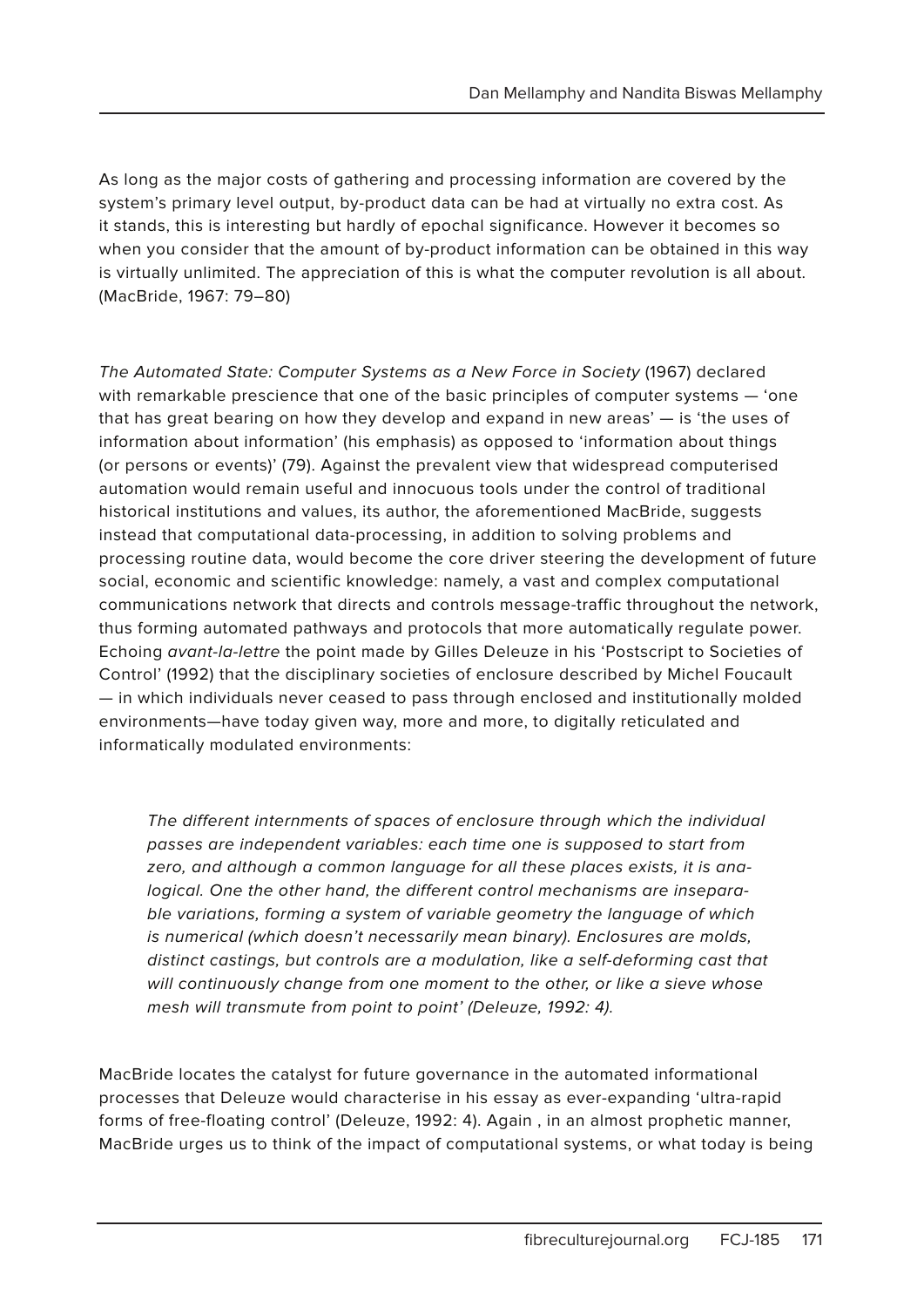called algorithmic governance, not in terms of structures and structure-units, but instead as assemblages of human and non-human information-processes involving such diverse components as hardware, software, strategies, policies, and of course (the highlighted element here), human beings.

Suppose that instead of a socio-economic structure, we are dealing with a process, a system, or a kind of fermentation. If we then see our socio-economic system as the manifestation of a flow of intelligence—of transfers of information — a complexity of varying quantities and rates forming different channels, then the computer's alteration of even some of these ultimately changes everything. Established channels are overloaded, bypassed. New channels are formed … Equilibrium never occurs. And the socio-economic pattern itself is entirely and unintentionally transformed. … We are not faced merely with an automation-employment problem, or (anticipating a little) an invasion-of-privacy problem, but with an interlocking set of rapidly evolving situations in which computer systems will exert an unforeseen effect. The form of every social and economic development will be more than subtly determined by the manner in which computer systems are woven into them. It is not too much to say that the whole manner of our lives, the limits of the possible for each of us, will be subject to the continuous effects of the evolution of machines. (MacBride, 1967: 76–6)

Just as MacBride here prognosticates about the future capacity of computational systems to capture and control — regulate and reticulate — the informational channels by which individuals are steered through any given system of informatically nested environments, we have further suggested in our paper that this mode of control — 'algorithmically governed' as it is — is also, in addition, 'synarchically regulated' and hence implicates the involvement and interrelation of techno-scientific, market-economic and politico-military informationrationales. No longer can we naïvely hold onto the view espoused by techno-optimists like Tim O'Reilly that 'new technologies make it possible to reduce the amount of regulation while actually increasing the amount of oversight and production of desirable outcomes' (O'Reilly, 2013; also quoted in Morozov, 2014); in fact, as we have tried to suggest, we can expect increases in synarchically regulated algorithmic governance — what we have herein described as the politico-military, market-economic, and techno-scientific regulation of behaviours and activities by way of increasingly intelligent complex information-processes.

As Evgeny Morozov argues in The Guardian, shifting narratives and policies have drawn our attention away from the critical but seemingly dystopian public discourses that demand accountability and transparency from institutions and corporations, to the forces of an apparently utopian techno-solutionist algorithmic 'Agartha' — 'Agartha' understood as a globally-reticulated/planet-wide system of synarchic regulation — which seeks to render political dissent and dialogical deliberation all but obsolete under the use of innovative planetary governance-strategies: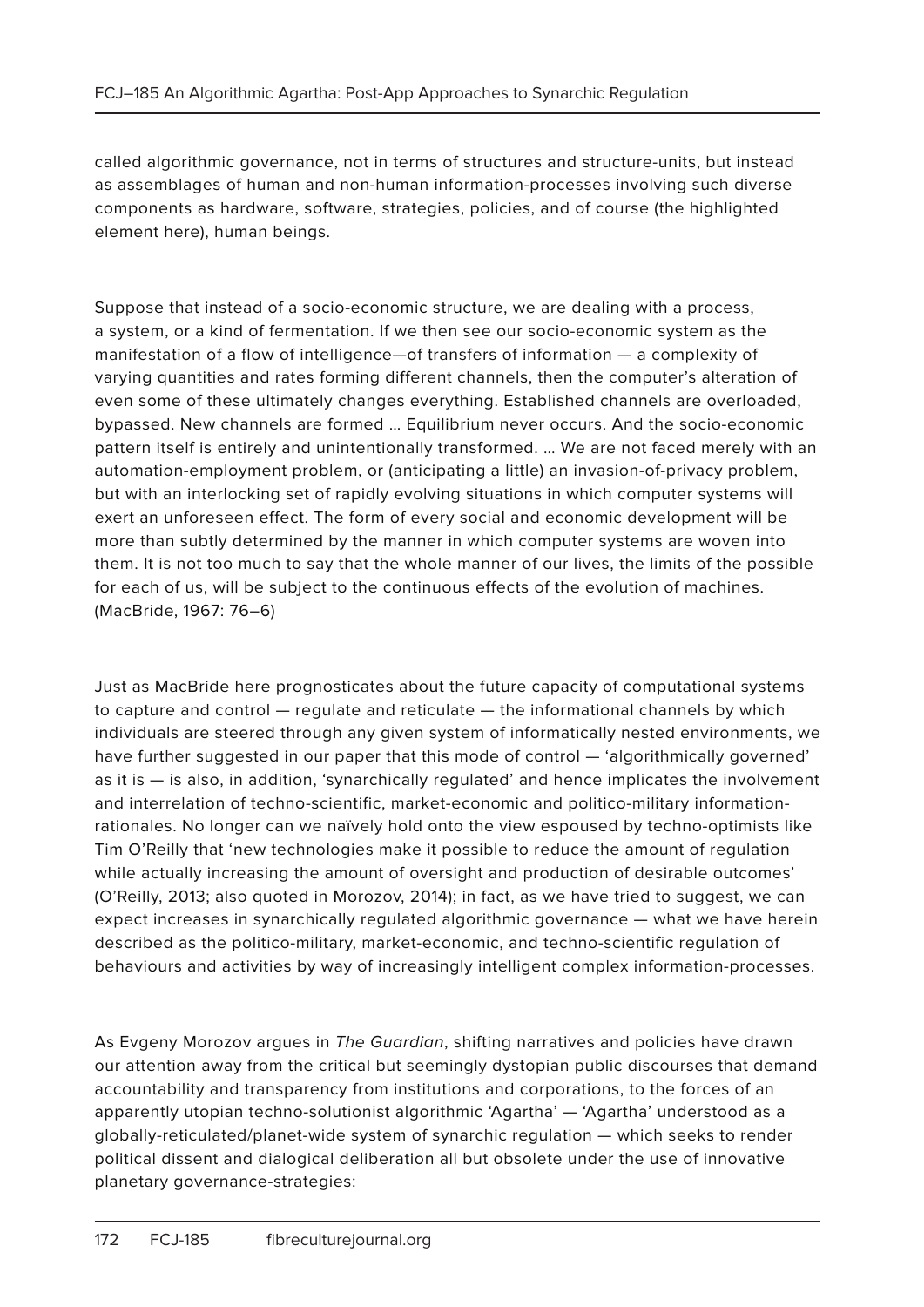In shifting the focus of regulation from reining-in institutional and corporate malfeasance to perpetual electronic guidance of individuals, algorithmic regulation offers us a good-old technocratic utopia of politics without politics. Disagreement and conflict, under this model, are seen as unfortunate byproducts of the analog era — to be solved through data-collection — and not as inevitable results of economic or ideological conflicts. However, a politics without politics does not mean a politics without control or administration. ... Thus, it's a mistake to think that Silicon Valley wants to rid us of government institutions. Its dream state is not the small government of libertarians  $-\alpha$ small state, after all, needs neither fancy gadgets nor massive servers to process the data — but the data-obsessed and data-obese state of behavioural economists. (Morozov, 2014)

In other words, the immediate adversaries are those who, in the name of technical efficiency and technological innovation, seek not to curtail and simplify but to amplify, expand and monetise the algorithmic governmentalisation of everyday life. Synarchically regulated algorithmic governance fosters the development of predictive analytics [18] and — in a techno-pharmacological sense — information addiction[s] (calling to mind what Rachel Law has recently called 'datamania' [19]) that depend on reconceptualising individuals as data-bodies: that is, as a discrete set of data-points — what Deleuze called 'dividuals' [20] — that can be tracked, coordinated and re-assembled (this is what theorists today call 'surveillant assemblages' [21]). While these facts in-themselves may not be enough to warrant pessimism for many, 'algorithmic regulation—whatever its immediate benefits — will give us a political regime where technology corporations and government bureaucrats call all the shots' (Morozov, 2014). Naïve techno-optimism lacks the gumption necessary to overturn the false (often intentionally deceptive) impression that algorithmic governance, with its discourses of 'big-' and 'open-data', leads inevitably to less bureaucracy and error, more time and efficiency, more individual freedom, more social knowledge. What algorithmic governance leads toward — as both Morozov and others endeavour to show, Edward Snowden especially, N.B. — is, not freedom from demagoguery, despotism and oligarchy, but synarchically-regulated convergences of information-governance that often elude public scrutiny and societal deliberation.

In the final analysis, instead of the utopian vision of 'ubiquitous connectivity' wherein 'the digital cloud' would unite humans and non-humans (subjects, objects, what-have-you) in an ever-tightening mesh of mechanisms that would cater to every need and desire from the most mundane to most exotic, algorithmic regulation should be understood as the control and regulation of network-behaviour conducted by automated informational processes that produce so-called 'desired outcomes' for humans based on real-time modulated feedback. Algorithmic governance is thus a paradigm of self-organisation in which networks are governed, managed and reproduced through the capture and processing of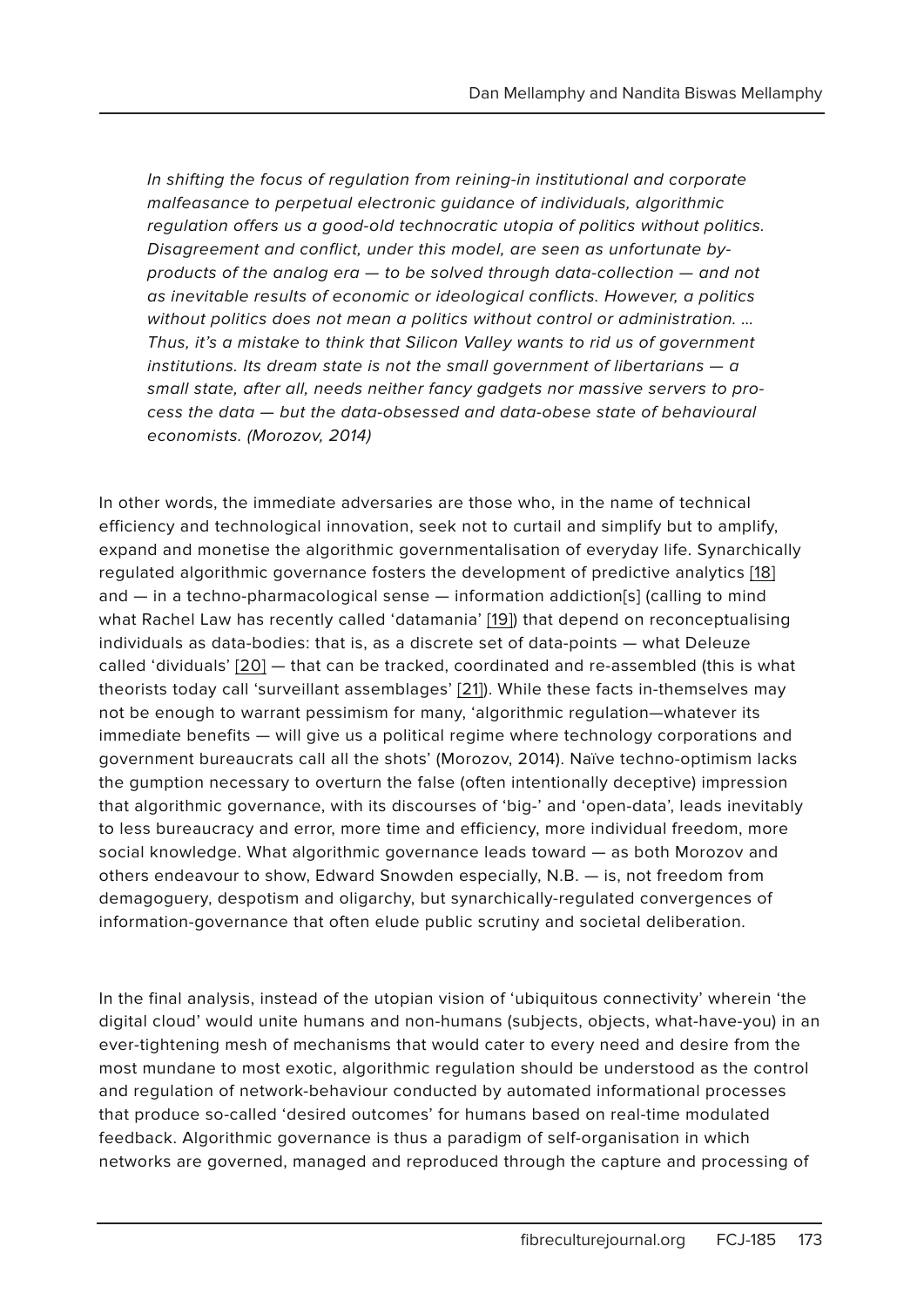digital information (and this necessarily in a synarchic manner, as we have argued): the use of algorithms leads to the need for more algorithms to manage the previous algorithms, and so on and so forth. Now, techno-utopians like O'Reilly assure us that this is nothing to worry about; in fact, algorithmic regulation 'makes the market more transparent and self-policing' (O'Reilly, 2013) , thereby accomplishing all the goals of good governance that humans have always sought but have rarely found in their politics and politicians. Algorithmic governance is an as-yet just-discernible form of planetary governance based on ubiquitous machine mediation and regulation; it colonises and propagates by creating more opportunities for digitally regulating information, thus creating the conditions for continued algorithmic expansion into networks of increasingly planetary scale. Like Bacon's New Atlantis, which describes a utopia ruled by 'Salomon House', a college of benevolent scientific keepers of knowledge, algorithmic governance promises the rule of algorithmic knowledge applied to the betterment of human beings. And yet the promise of 'more transparency' turns out to mean, for those such as O'Reilly, 'more disclosure of data' in 'machine readable' form: 'regulation', he says, 'depends on disclosure — on data required by regulators to be published by … firms in a format that makes it easy to analyze' (2013). The seeming freedom produced by algorithmic regulation ends up becoming entangled with a strictly machine-readable model of governance in which and through which humans are controlled by digitised networks of increasingly synarchically regulated data-flows.

# Biographical Notes

Dr. Dan Mellamphy and Dr. Nandita Biswas Mellamphy are teaching faculty at the Western University (London ON) and research fellows of The Center for Transformative Media at Parsons: The New School for Design (New York NY). Biswas Mellamphy (Associate Professor of Political Theory in the Department of Political Science at Western) is the author of The Three Stigmata of Friedrich Nietzsche: Political Physiology in the Age of Nihilism (Palgrave, 2010). Mellamphy (Lecturer in Interdisciplinary Studies at Huron University College, UWO) is the editor of The Digital Dionysus: Nietzsche & the Network-Centric Condition (forthcoming from Punctum Books, 2015). Together they run the Nietzsche Workshop at Western — NWW — and have co-authored articles in a variety of international journals such Deleuze Studies, Foucault Studies, Dalhousie French Studies, Collapse and Modern Drama, as well as in anthologies such as The Imaginary App (MIT Press, 2014) and Leper Creativity: Proceedings of the Cyclonopedia Symposium (Punctum Books, 2012).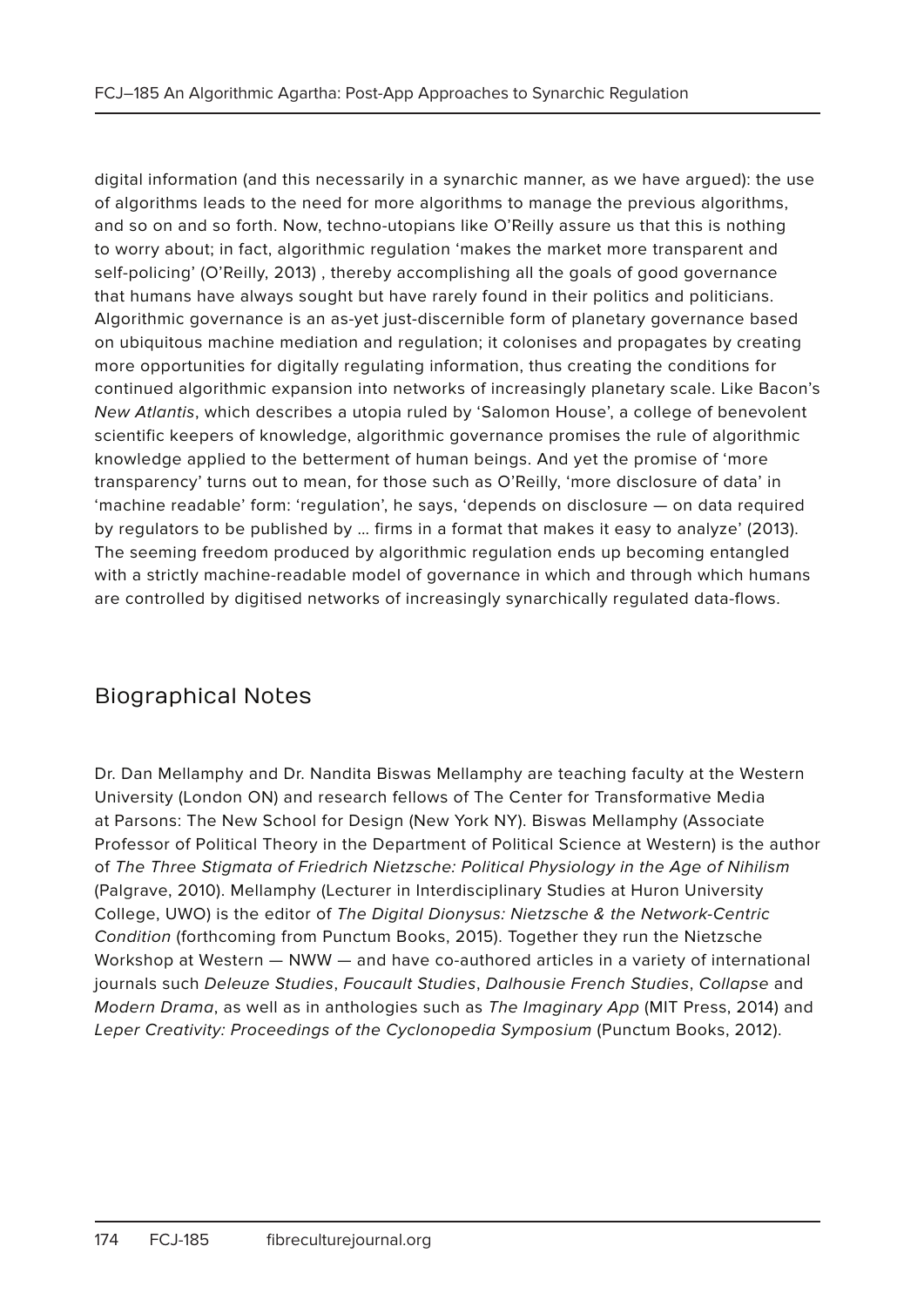## Notes

[1] Adam Kramer, Jamie Guillory & Jeffrey Hancock, 'Experimental Evidence of Massive-Scale Emotional Contagion through Social Networks', PNAS: Proceeding of the National Academy of Sciences of the United States of America 111.24 (June 2014), pnas.org/ content/111/24/8788.full; also see latimes.com/nation/nationnow/la-na-nn-facebookstudy–20140703-story.html#page=1 and theatlantic.com/technology/archive/2014/07/ the-test-we-canand-shouldrun-on-facebook/373819.

[2] See [Anonymous Author], 'Stratfor E-mails Reveal Secret Widespread TrapWire Surveillance-System', 10 August 2012, at rt.com/usa/stratfor-trapwire-abraxaswikileaks–313; Ben Doernberg, 'TrapWire: The Truth Behind the Hype', 12 August 2012, at storify.com/bendoernberg/test-post; and — if you can find it since it has been expunged from the web—the Abraxas Corporation's blurb re: the 'TrapWire™ Pre-Attack Terrorist Detection System for Protecting Critical Infrastructure', 26 September 2006, formerly at tdr.uspto.gov/jsp/DocumentViewPage.jsp?76610388/SPE20060927110512/ Specimen/7/26-Sep–2006/sn/false#p=1 (deleted). Re: Philip K. Dick's concept of 'pre-crime', see 'The Minority Report', published in Fantastic Universe 4.6 (January 1956): 4–36, and Steven Spielberg's filmic version (Universal City: DreamWorks Studios, 2002).

[3] See leaksource.info/category/snowden (the most recent Edward Snowden interview at the time of this essay's composition, June-July 2014 — 'Inside the Mind of Edward Snowden', NBC News, 28 May 2014 — available at dailymotion. com/embed/video/x1xfc4b via nbcnews.com/feature/edward-snowden-interview/ watch-primetime-special-inside-mind-edward-snowden-n117126).

[4] See Alan Travis and James Ball, 'Unprecedented New Powers in Surveillance Bill, Campaigners Warn: Prime-Minister insists Fast-Track Legislation will do No More than Confirm Existing Powers, but Privacy Groups Say Otherwise', The Guardian, 13 July 2014, theguardian.com/world/2014/jul/13/surveillance-bill-new-powers, and Pam Cowburn, 'The DRIP Myth List', 14 July 2014, openrightsgroup.org/blog/2014/the-drip-myth-list (also Cory Doctorow, 'Snowden: #DRIP defies belief', 14 July 2014, boingboing.net/2014/07/14/ snowden-drip-defies-belief.html).

[5] Here again the sense of information/informe-governance, see Georges Bataille, 'Informe', Documents (1929), 382; cf. aphelis.net/georges-bataille-linforme-formless–1929 for an online version c/o Philippe Theophanidis.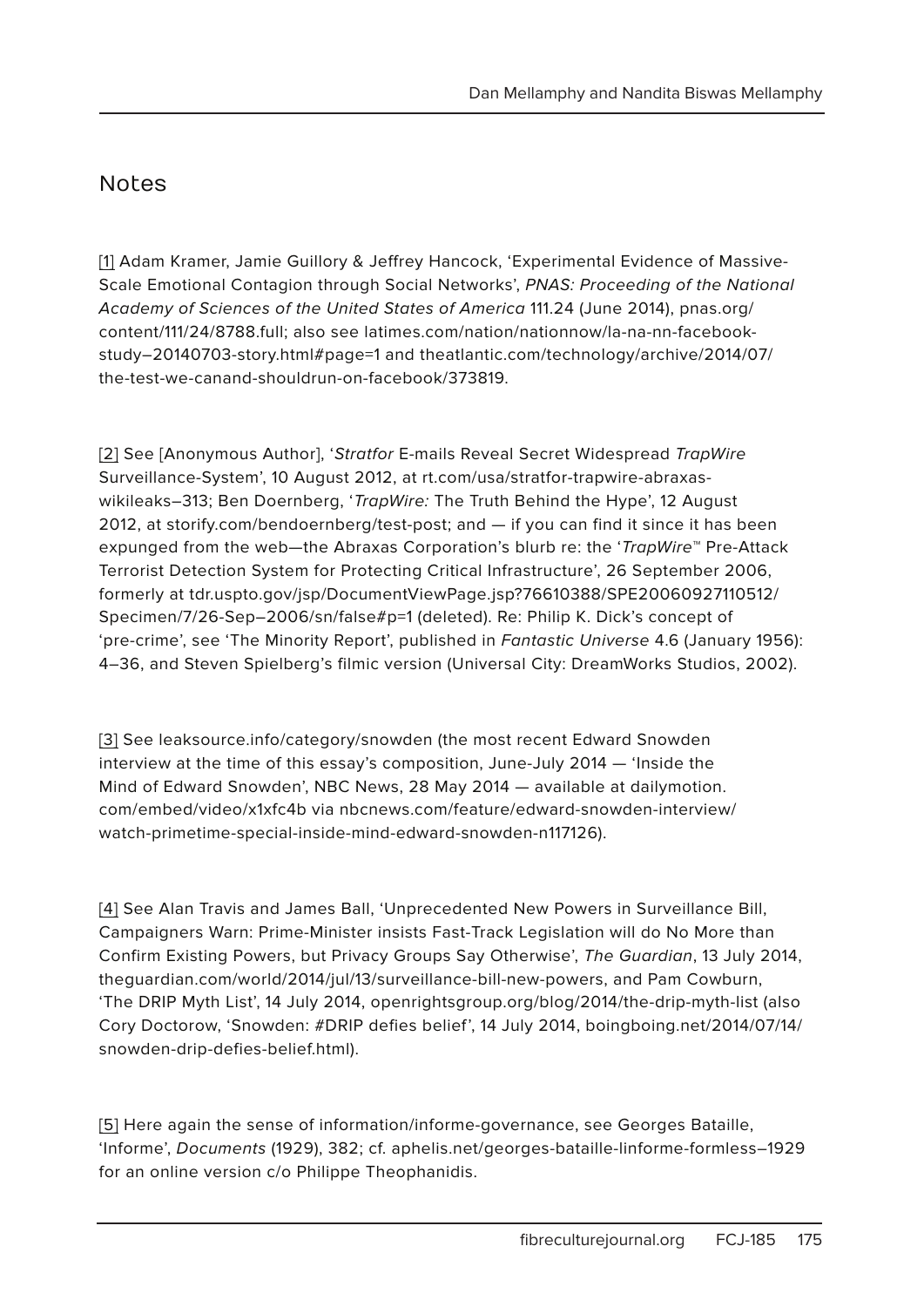[6] 'The process[es] under discussion can be viewed as an information-transfer sequence involving a number of discrete steps: 1. recognition of the external signal by specific receptors on the cell-surface; 2. transduction of the extracellular signal within the membrane-system into an intracellular message or messages; 3. transmission of the intracellular message from cell-surface to cell-interior; 4. intracellular reception by specific receptor proteins; 5. modulation of the structure and activity of cell proteins by those intracellular receptor-proteins; 6. response of one or more elements within the cell leading to an alteration in cell behaviour; and 7. termination of the message either within the cell and/or at its site of generation' (Rasmussen, 2).

[7] The term 'coordinate' in this context refers to the way political, economic and scientific governors ('archons') act in coordinate fashion to control response to a given externality (for example in the immediate aftermath of the 9/11 crashes in the United States, in which a shocking externality — or series of related externalities — introduces enough friction to catalyse large-scale coordinated responses from the major political, economic and intellectual regulatory powers). Within this prototypical model, the same externality can induce both increases in the respective regulatory capacities of each of the domains of governance, as well as enable overlaps so that domains can interact to regulate each other's responses.

[8] The term 'hierarchical' refers to the way in which one of the domains of governance initiates response to an externality, thereby controlling the responses within the two other domains — the responses of these latter acting to supplement or enhance the initial response (for example the 2008 subprime mortgage crash in which the collapse of major financial institutions — partly caused by reductions in regulations for certain kinds of financial transactions in the years leading up to the crisis — prompted economic in the form of government bailouts and the political regulation of monetary policies by said government) .

[9] The term 'sequential' refers to the way in which information-flows in one domain generate information-flows in the other domains, which — taken together — determine overall response to an externality.

[10] Our 'Mort à Discrédit: Otium, Negotium, and the Critique of Transcendental Miserablism', originally written for the 2015 special 'Bernard Stiegler' issue of Boundary 2: International Journal of Literature and Culture at the invitation of its Guest Editor, forthcoming in the next issue of Parrhesia: Journal of Critical Philosophy. A rough-draft of the essay is available online at academia.edu/4184488. The present paper—above—also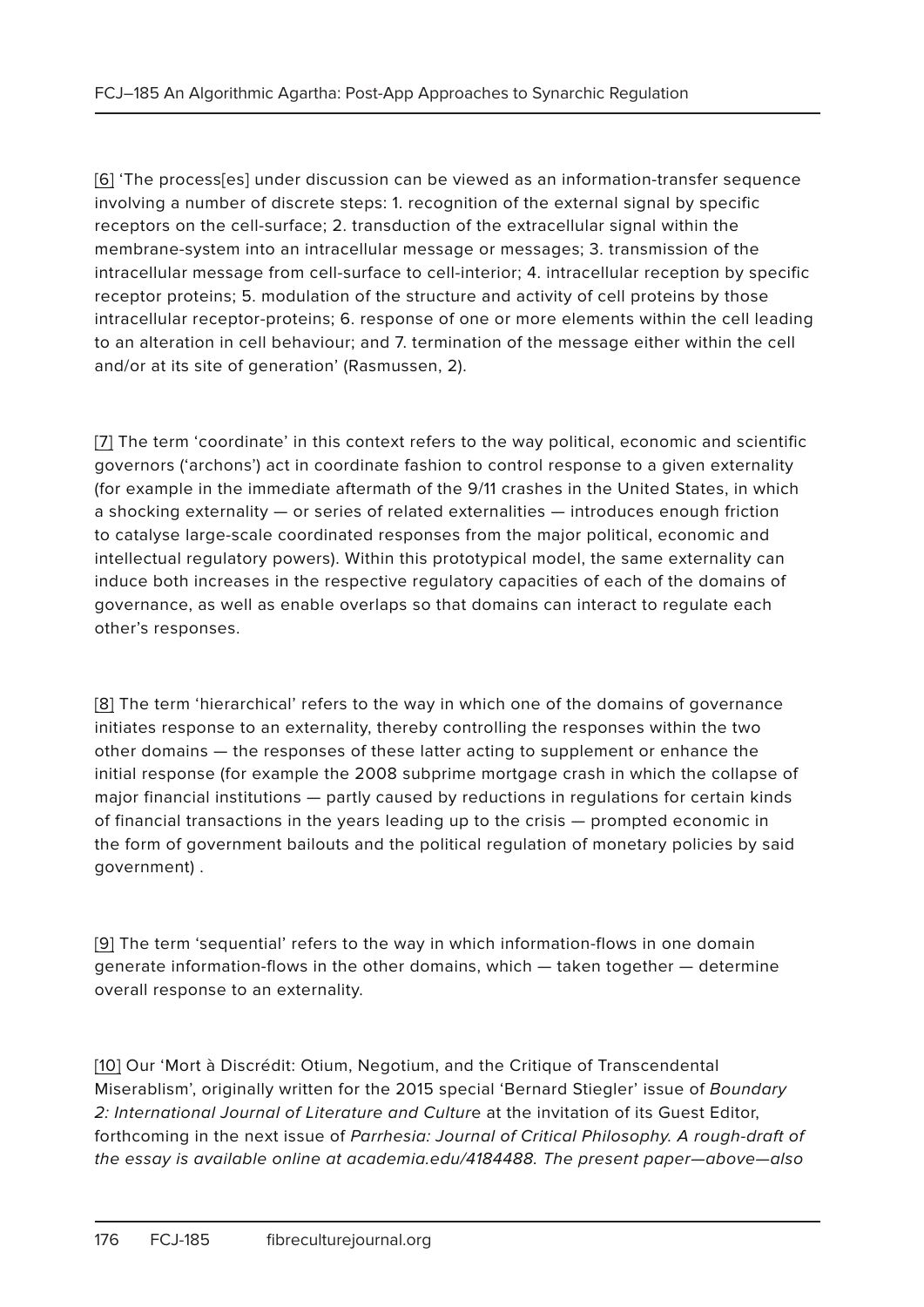draws from and is in many ways an extension of our Apps And Affect conferencepresentation ('Planet of the Apps: Coming to Terms with our New Overlords') as well as our contribution to The Imaginary App\* anthology (eds. Svitlana Matviyenko and Paul Miller, Cambridge: The MIT Press, 2014: 230–250) which was based on the conferencepresentation; the anthologised title being 'From the Digital to the Tentacular, or From iPods to Cephalopods—Apps, Traps, and Entrées‐without‐Exit', a rough-draft of which is available online at academia.edu/4184569 & academia.edu/4184524

[11] Saint-Yves seems to have been well aware of how easily mythical sources are dismissed and how quickly visions of contemporary science dismiss those in and of scientific antiquity ('il n'y a aucune science réelle dans les temples antiques' he wrote at the outset of La mission de l'Inde, the last book of the 'Missions' he composed  $$ completed in 1886 — albeit covering the most ancient period of the 'Missions' studied; a book which was published posthumously, following his own request, forty years after his death, by Dourbon-Ainé, Paris, 1949; for this passage, see page 4); these dismissals are in fact — even in the face of science-'fictions' — a type of willed blindness according to the Alveydrian outlook, a willed blindness that securely shuts the eyes from perceiving the ongoing application (i.e. dissemination) to-this-day of even the most ancient, obscure and outdated techniques, especially in cases where governance has greater and greater — multinational/worldwide — scope, and most pointedly in the globe-girdling operations of synarchic governance. 'Governance' here, once again, is a matter of missions — of emissions, of transmissions — and the 'missionaries' of its Spiritus Mundi[e] live in (or rather, through) the archono-archaeometrical hype, hyperstition and hypersynchronisation (re: hyperstition, cf. Delphi Carstens, 'Hyperstition', merliquify.com/blog/articles/hyperstition 2010 ; re: hypersynchronisation, cf. Stiegler, 2011, 43–60) of a pan-mediational — today, digital / fibrecultural / televisual — 'Hollywood' (here citing Kristol-via-Stiegler once again). Some have also called this, following after the 'military-industrial complex', the 'militaryentertainment complex' see Tim Lenoir and Henry Longwood, 'Theatres of War: The Military-Enterianment Complex', Stanford University, 2002, online at web.stanford.edu/ class/sts145/Library/Lenoir-Lowood\_TheatersOfWar.pdf, along with Stephen Stockwell & Adam Muir, 'The Military-Entertainment Complex: A New Facet of Information Warfare', in the inaugural issue of this very journal: the Fibreculture Journal 1, 2003, online at one.fibreculturejournal.org/fcj–004-the-military-entertainment-complex-a-new-facet-ofinformation-warfare). This pan-mediational Hollywood/'Military-Industrial-Congressional'- Infotainment-Complex is in some sense[s] akin to the 'Cathode-Ray Mission' of David Cronenberg's early-'80s film Videodrome. The latter 'Mission'-qua-emission originates rather ambiguously (according to Cronenberg's film-script) in Malaysia or Philadelphia and/ or Pittsburgh as the eponymous videodrome transmission; the locus of the Alvedyrian equivalent — which Saint-Yves calls 'Agartha', is presented as equally ambiguous: viz. high up in the heights of the Himalayas, but running up to these loftiest of its myriad gates from the cavernous confines of the subsurface/subterranean depths, which have pathways throughout the globe, including under America, as he states in his 1886 La mission de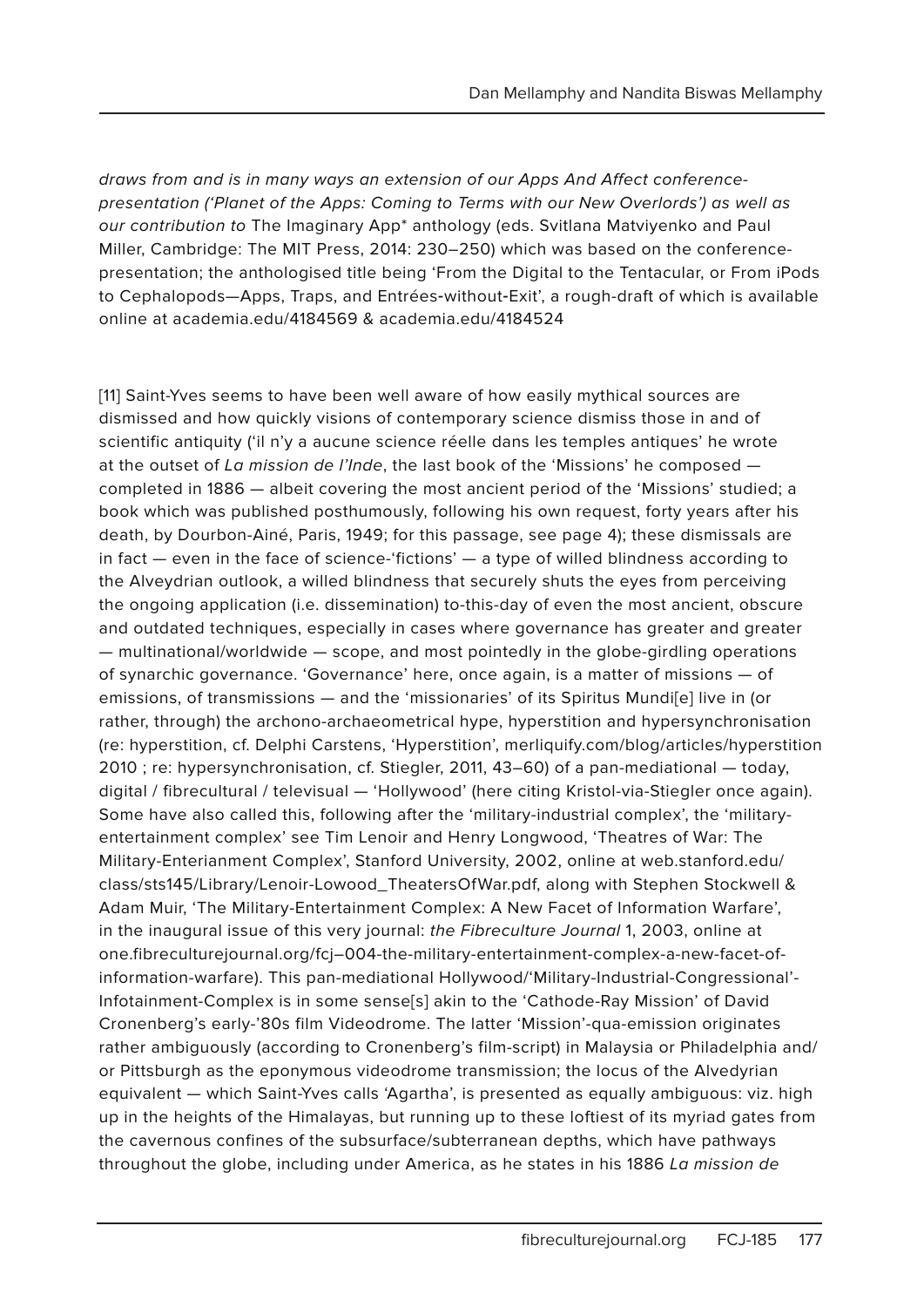l'Inde on the 28th page of the 1949 edition, where he writes of 'la surface et … les entrailles de la terre l'étendue réelle de l'Agartha', 'sans parler de l'Amérique, dont les sous-sols ignorées lui ont appartenu [depuis longtemps]' (a passage that has always reminded this essay's authors of those pages from William Burrough's Naked Lunch where 'evil' which here we can invert so as to make it the interzone where, as Craig Mundie said, the televisual missionaries 'live' — is described as a radiation preceding its radiant pioneers. From the perspective of Saint-Yves's 'Agartha' or Burroughs's 'Interzone', 'America is not a young land' and Hollywood is indeed almost horrifying archaïc: 'before the settlers, before the Indians', it was 'there waiting' — Naked Lunch, New York: Grove Press, 1959, 11). Hollywood, of course, makes use of materials both current and altogether ancient: its hype, hyperstition and hypersynchronisation appropriate and articulate the up-to-date and the archaïc, as does Saint-Yves's multi-volume study of synarchy, and (according to Saint-Yves) any synarchic system as well.

[12] In his work he undertook an 'archaeology' (or if you prefer, an 'archonteleology') of synarchic regulation — the kind of 'archaeology' which Claude-Sosthène Grasset-d'Orcet would later take up in the essays that make up his Matériaux Cryptographiques and Oeuvres Décryptées (works collected and anthologised by Auguste Barthélemy & Bernard Allieu for Éditions les Trois R, Le-Mesnil Saint-Denis, 1976; cf. the original essays he published in La revue britannique from 1875 to 1890 — especially his essay 'Les Anciennes Corporations de Paris', published in the August 1st issue of 1884, which resounds in many ways of Saint-Yves. This 'archaeology' or 'archonteleology' culminated in L'Archéomètre: clef de toutes les religions et de toutes les sciences de l'antiquité, published posthumously in Paris, two years after the death of Saint-Yves, by Dorbon-Aîné in 1911.

[13] Rasmussen (and perhaps also his source, Victor Bers) appears not to have known of the Alveydrian precursor to his synarchic system — which was without question the case, more recently, when the multinational advertising and public-relations conglomerate WPP-PLC chose 'Synarchy' as the name of a new agency built to handle its Dell Computer multinational hardware and software account (see Rupal Parekh, 'WPP Settles on Name for Dell Shop: Synarchy Worldwide', published in the May 14 2008 issue of AdAge, online at adage.com/article/agency-news/wpp-settles-dell-shop-synarchy-worldwide/127081; in a follow-up to that article, published five days later, Parekh stated that the 'WPP Group's decision to choose Synarchy as the likely name for the new agency … prompted anarchy in the blogosphere' — this because of the post-Alveydrian glut of conspiracy-theories that sprang-up around the term synarchy in the early 1940s, which culminate[d] after the turn of the millennium — i.e. post–2000 — in Lyndon LaRouche-style readings wherein synarchy is taken to be synonymous with fascism and neo-nazism; cf. Parekh, 'Blogosphere Abuzz with Criticism over Roots of Controversial Word', published in the May 19 issue of AdAge, online at adage.com/article/agency-news/wpp-s-synarchy-choice-sparks-sneers/127164).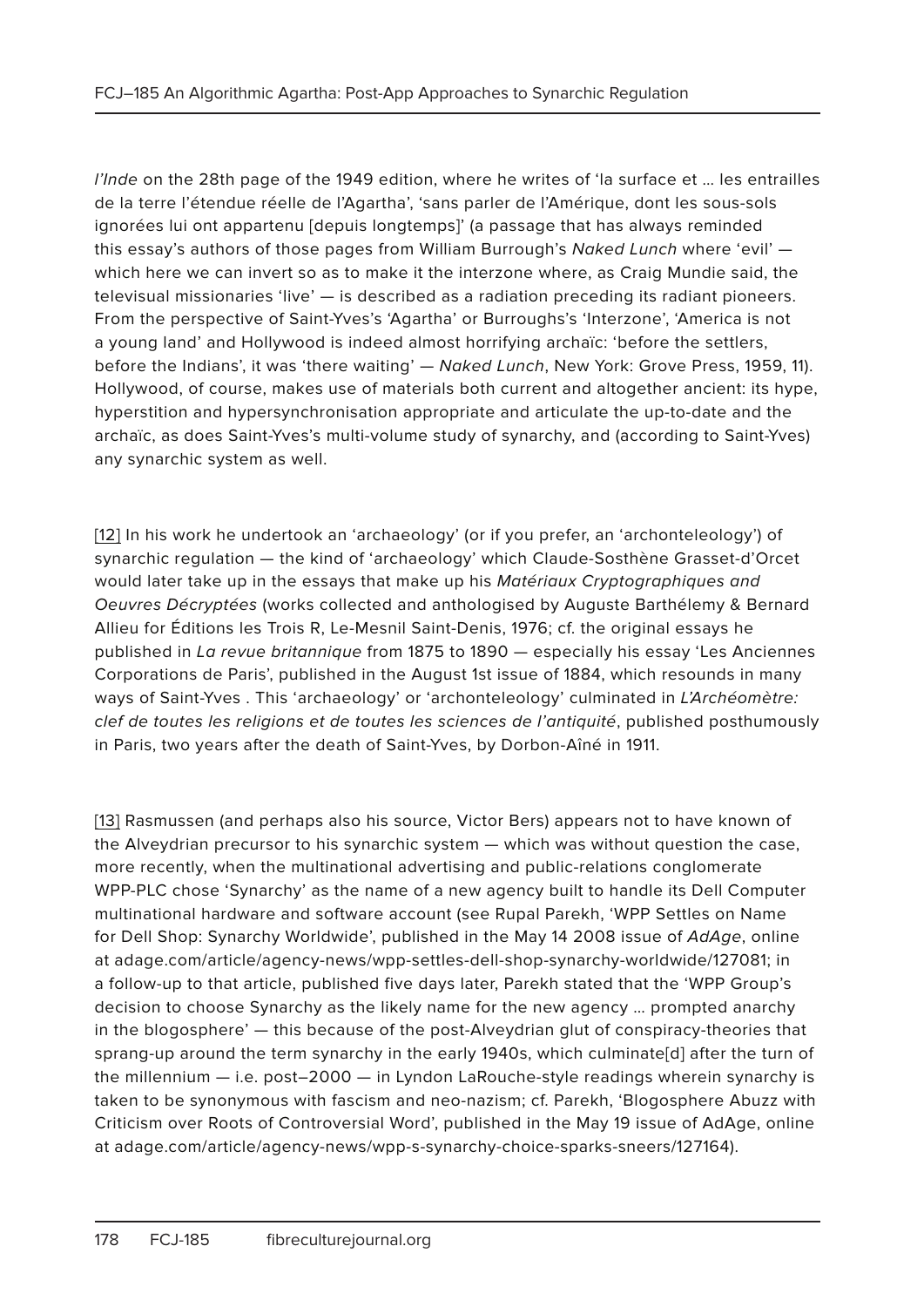[14] Hence the title of the present paper which alludes to this synarchic utopia, i.e. its underground undercurrent, its subterranean/subtextual schema.

[15] Wark, 2012: 81.

[16] Scott Bakker, Neuropath (London: Orion Books, 2008) and The Three Pound Brain (rsbakker.wordpress.com).

[17] Saint-Yves d'Alveydre seems to have developed his vision of Agartha, a.k.a. the depth/**गर्त** (gartha) that runs across the [w]hole surface/अगर्त (a-gartha; cf. Saint-Yves, La Mission de L'Inde, 1886; 1949, 26–27), from out of the work of Louis Jacolliot, whose 1876 Législateurs religieux: Manou, Moïse, Mahomet was (notoriously) a sourcebook for Nietzsche as well as for Saint-Yves. Agartha/Asgartha is first mentioned by Jacolliot in his treatise on L'Initiation et les Sciences Occultes dans L'Inde et chez Tous les Peuples de L'Antiquité (Paris: Éditions Lacroix, 1875), translated into English by William Felt under the title of Occult Science in India and Among the Ancients (London: William Rider & Son, 1919; see page 26 of that edition re: Agartha/Asgartha). With respect to its different transliteration-spellings, one can find references (for example) to Agarta, Agartta, Agartha, Agarttha, Asgartha, Agharti, et cetera , et cetera ('Agharta', for instance, was used as the title for what has been called 'the greatest electric funk-rock jazz record ever made' — in this case a 1975 record by jazz-musician Miles Davis; see twitter.com/seoirsethomais/ status/421935991155220480; the same title was used for the opening track of the dronemetal band Sunn 0)))'s 2009 Monoliths and Dimensions record; Wikipedia lists a number of other examples, cf. en.wikipedia.org/wiki/agartha). See footnotes 32 & 34, above for more subtext[s].

[18] See IBM's definition: 'Predictive analytics helps your organization predict with confidence what will happen next so that you can make smarter decisions and improve business outcomes. IBM offers easy-to-use predictive analytics products and solutions that meet the specific needs of different users and skill levels from beginners to experienced analysts. With predictive analytics software from IBM, you can 1. transform data into predictive insights to guide front-line decisions and interactions; 2. predict what customers want and will do next to increase profitability and retention; 3. maximize the productivity of your people, processes and assets; 4. detect and prevent threats and fraud before they affect your organization; 5. measure the social media impact of your products, services and marketing campaigns; 6. perform statistical analysis including regression analysis, cluster analysis and correlation analysis' (http://www–03.ibm.com/software/products/en/category/ predictive-analytics).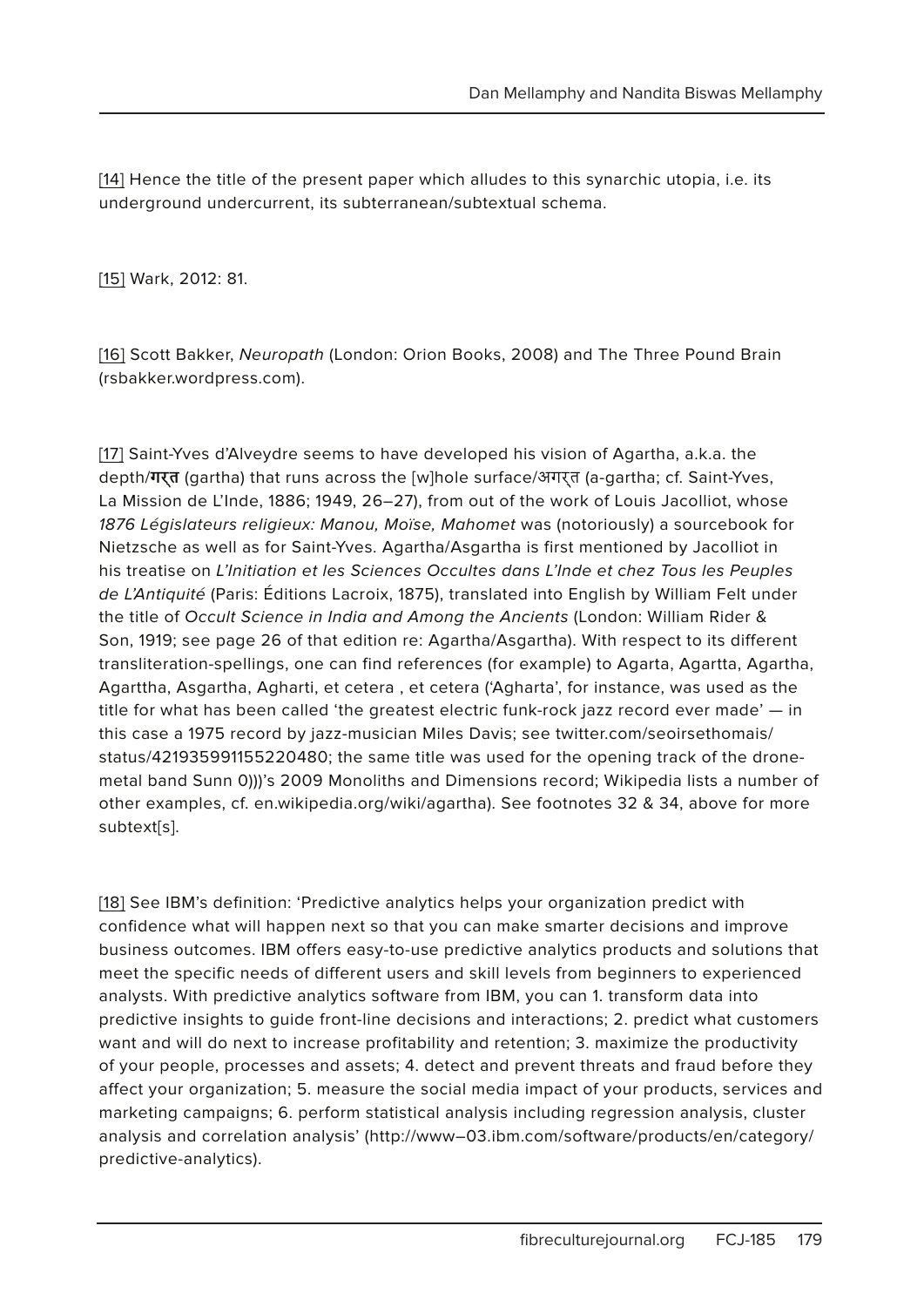[19] Rachel Law, 'Datamania': a lecture presented at the Center for Tranformative Media, Parsons: The New School for Design, New York City, April 14 2014.

[20] 'The numerical language of control is made of codes that mark access to information, or reject it. We no longer find ourselves dealing with the mass/individual pair; individuals have become dividuals, and masses, samples, data, markets, or banks' (Deleuze, 1992, 5).

[21] 'We are witnessing a convergence of what were once discrete surveillance systems to the point that we can now speak of an emerging "surveillant assemblage". This assemblage operates by abstracting human bodies from their territorial settings and separating them into a series of discrete flows. These flows are then reassembled into distinct "data doubles" which can be scrutinized and targeted for intervention'; Kevin D. Haggerty and Richard V. Ericson, 'The Surveillant Assemblage', British Journal of Sociology 51 (2010): 606.

### References

Bakker, R. Scott. Neuropath (London: Orion Books, 2008).

Bataille, Georges. 'Informe', Documents 1 (1929): 382; cf. aphelis.net/georges-bataille-linforme-formless–1929 for an online version.

Boolos, George, and Richard Jeffrey, Computability and Logic (Cambridge University Press, 1974).

Burroughs, William. Naked Lunch (New York: Grove Press, 1959).

Carsten, Delphi, 'Hyperstition', merliquify.com/blog/articles/hyperstition (2010).

Cronenberg, David. Videodrome (Universal Pictures/Canadian Film Corporation, 1983).

Davis, Miles. Agharta (SONY/CBS, 1975).

Deleuze, Gilles. 'Postscript to Societies of Control', October 59 (1992): 3–7.

Dick, Philip K. 'The Minority Report', Fantastic Universe 4.6 (1956): 4–36.

Galloway, Alexander. Gaming: Essays on Algorithmic Culture (Minneapolis: University of Minnesota Press, 2006).

Galloway, Alexander and Eugene Thacker, The Exploit: A Theory of Networks (Minneapolis: University of Minnesota Press, 2007).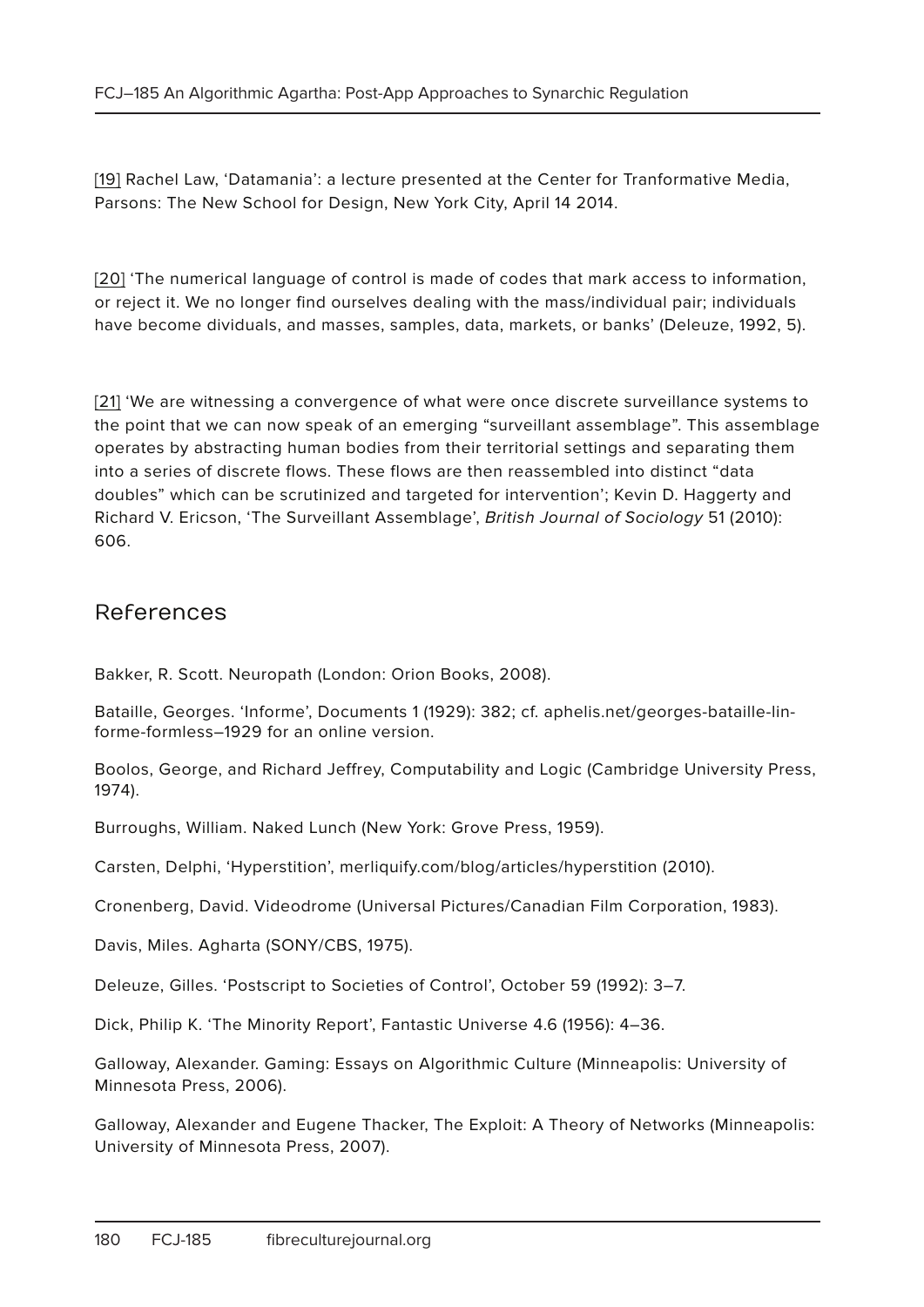Grasset-d'Orcet, Claude-Sosthène . Oeuvres Décryptées, eds. Auguste Barthélemy and Bernard Allieu (Le-Mesnil Saint-Denis: Éditions les Trois R, 1976).

Haggerty, Kevin D, and Richard V. Ericson, 'The Surveillant Assemblage', British Journal of Sociology 51 (2010): 605–622.

Jacolliot, Louis. L'Initiation et les Sciences Occultes dans L'Inde et chez Tous les Peuples de L'Antiquité (Paris: Éditions Lacroix, 1875).

Kramer, Adam; Jamie Guillory and Jeffrey Hancock, 'Experimental Evidence of Massive-Scale Emotional Contagion through Social Networks', PNAS: Proceeding of the National Academy of Sciences of the United States of America 111.24 (June 2014).

Law, Rachel, 'Datamania', lecture presented at the Center for Tranformative Media, Parsons: The New School for Design (New York, April 14 2014).

Lazzarato, Maurizio, 'Life and the Living in the Societies of Control', in Deleuze and the Social, eds. Martin Fuglsang and Bent Meier-Sørensen (Edinburgh, UK: Edinburgh University Press, 2006), 171–191.

Lenoir, Tim, and Henry Longwood, 'Theatres of War: The Military-Enterianment Complex', Stanford University web.stanford.edu/class/sts145/Library/Lenoir-Lowood\_TheatersOfWar. pdf (2002).

MacBride, Robert. The Automated State: Computer Systems as a New Force in Society (Philadelphia: Chilton Book Company, 1967).

Morozov, Evgeny, 'The Rise of Data and The Death of Politics',\* The Observer\* (20 July 2014).

O'Reilly, Tim, 'Open Data and Algorhythmic Regulation', in Beyond Transparency: Open Data and the Future of Civic Innovation, ed. Brett Goldstein (San Francisco: Code for America Press, 2013).

Parekh, Rupal. 'WPP Settles on Name for Dell Shop: Synarchy Worldwide', AdAge (May 14 2008).

Parekh, Rupal. 'Blogosphere Abuzz with Criticism over Roots of Controversial Word', Ad-Age (May 19 2008).

Rasmussen, Howard. Calcium and cAMP as Synarchic Messengers (New York: John Wiley & Sons, 1981).

Saint-Yves d'Alveydre, Alexandre. La Mission de L'Inde (Paris: Éditions Calmann Lévy, 1886).

Saint-Yves d'Alveydre, Alexandre. La Mission des Français (Paris: Éditions Calmann Lévy, 1887).

Schement, Jorge Reina, and Terry Curtis. Tendencies and Tensions of the Information Age